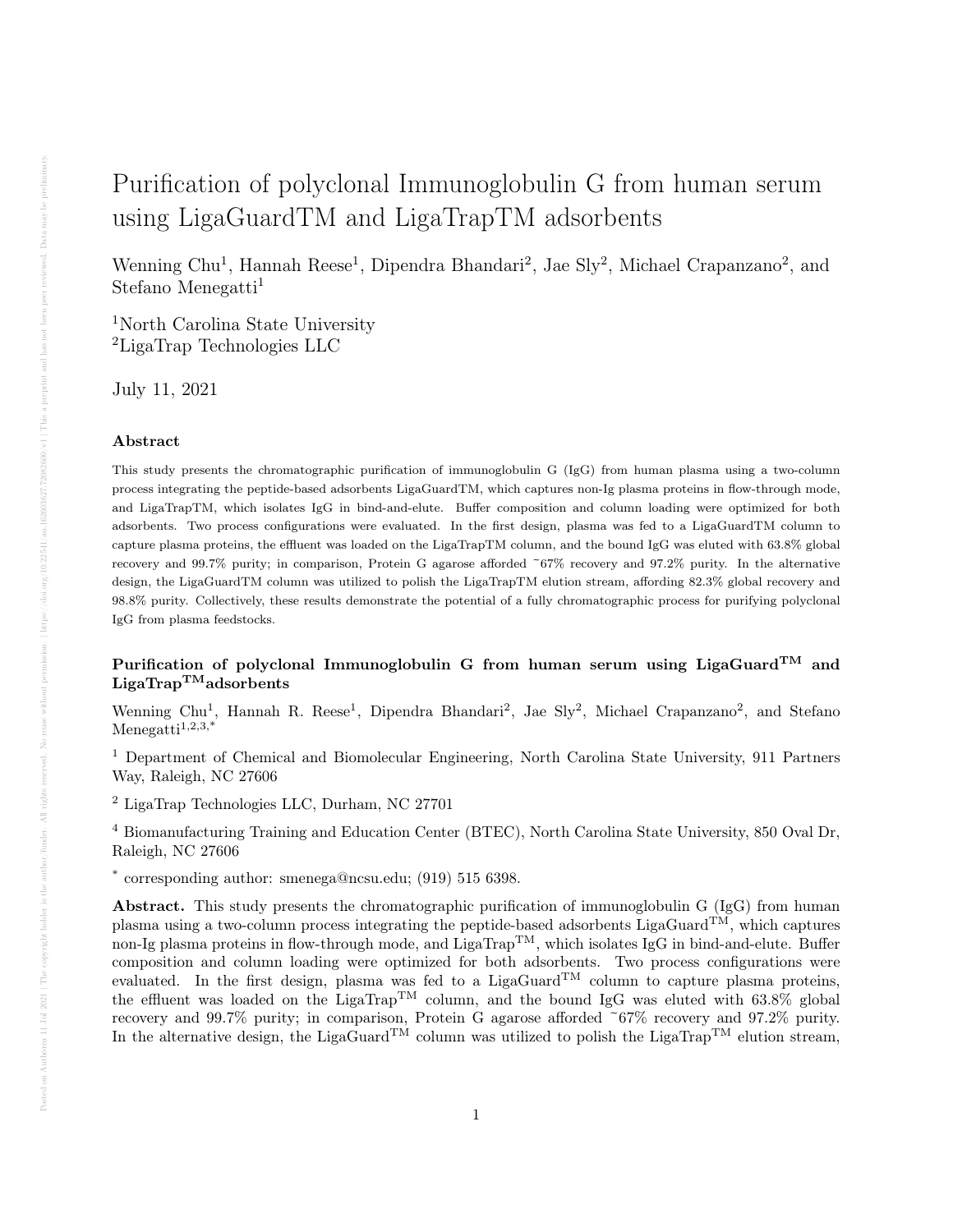affording 82.3% global recovery and 98.8% purity. Collectively, these results demonstrate the potential of a fully chromatographic process for purifying polyclonal IgG from plasma feedstocks.

Keywords: Affinity ligands, protein chromatography, LigaGuard<sup>TM</sup>, LigaTrap<sup>TM</sup>, polyclonal antibodies.

# 1. Introduction

Polyclonal immunoglobulin G (pIgG), also known as Intravenous immunoglobulins (IVIgs), is a therapeutic preparation containing polyspecific IgGs extracted from the pooled plasma of healthy donors  $\lceil \frac{1}{2} \rceil$ . Since 1980s, IVIg has been extensively investigated in term of molecular structure and functions, purification strategy, and clinical applications  $\mathcal{F}^1$ . A key component of IVIg formulations are antibodies targeting microbial antigens, which, together with autoantibodies and anti-idiotypic antibodies  $[2, 3]$ , provide the biomolecular arsenal forming the immune defense  $[4^{-6}]$ . Accordingly, IVIg has been widely utilized in treating immunodeficiency as well as autoimmune and inflammatory disorders  $[7, 8]$ . Furthermore, IVIgs from immunized donors have also shown to aid patients stricken by infectious diseases  $\left[\begin{array}{c}9, 10\\ \end{array}\right]$ ; in this context, the most recent case includes clinical evidence of pooled plasma from SARS-CoV-2 convalescent donors successfully utilized to treat patients affected by severe acute respiratory syndrome (SARS COVID19)  $[1^{11.13}]$ .

With a steadily increasing annual consumption  $\mathbb{I}^4$ , large-scale IVIg production poses a mounting pressure on companies operating in the plasma product landscape. Currently, pIgG extraction from pooled plasma is based on the Cohn-Oncley or the Kistler-Nitschmann processes, which fractionate plasma proteins by precipitation under controlled conditions including ethanol and caprylate concentration, conductivity, temperature, and pH  $\left[1^{5-17}\right]$ . The immunoglobulin-rich fractions undergo subsequent processing via ion exchange chromatography to isolate pIgG  $[18, 19, 20]$ . These processes, however, are inherently batch operations, characterized by high capital and operational costs and long processing times. Furthermore, Protein A/G affinity chromatography employed in the purification of therapeutic monoclonal antibodies (mAb) is unsuitable for downstream processing of IVIgs: the enormous volumes of plasma to be processed are in fact incompatible with the high cost of Protein  $A/G$ -based resins, and the related risks of antibody aggregation and ligand leakage during elution  $[21, 22]$ .

Fully chromatographic fractionation of plasma has the potential to substantially accelerate the isolation of plasma proteins - especially IVIgs - and significantly reducing process footprint, thus lowering the cost of therapy  $[2^{3}, 24]$ . This, however, requires the design of novel chromatographic tools and processes that combine high binding capacity and selectivity with scalability, affordability, and safety.

Our group has developed the concept of "flow-through affinity chromatography", wherein all the nontarget species in a complex feedstock are captured by peptide ligands immobilized on a chromatographic substrate (LigaGuard<sup>TM</sup>), allowing the target protein product to flow through unbound  $[{}^{25}$ ]. A LigaGuardTMadsorbent tailored for the purification of therapeutic mAbs from Chinese Hamster Ovary (CHO) cell culture harvests has been demonstrated in prior work [ $^{26, 27}$ ]. In this study, a LigaGuard<sup>TM</sup> adsorbent tailored for IVIg purification from human plasma has been developed, whose peptide ligands bind all non-Ig plasma proteins. Our group has also developed a Ig-targeting peptide- $\binom{28}{3}$  and peptoid-based  $\binom{29-31}{3}$  $\vert$  adsorbents (LigaTrap<sup>TM</sup>), which have been demonstrated by purifying pIgG from different mammalian plasma as well as therapeutic mAbs from industrial cell culture fluids.

In this study, we implemented the pair of LigaGuard<sup>TM</sup> and LigaTrap<sup>TM</sup> adsorbents into a two-step process of chromatographic purification of polyclonal immunoglobulin G (IgG) from human plasma: the LigaGuard<sup>TM</sup> adsorbent operates in flow-through mode to capture plasma proteins, while LigaTrap<sup>TM</sup> isolates the IgG product in bind-and-elute mode. The buffer composition and pH, the column loading, and residence time were optimized for both adsorbents to maximize product recovery and purity. Specifically, 20 mM Bis-Tris HCl buffer at pH 5.5 (Buffer A) was selected as running buffer for LigaGuard<sup>TM</sup>, whereas 0.1 M phosphate buffer at pH 7.4 containing 0.5 M sodium chloride and 25 mM sodium caprylate (Buffer B) was selected as binding and washing buffer for LigaTrap<sup>TM</sup>.

Two alternative processes were evaluated. The first design utilized a LigaGuard<sup>TM</sup> column for scrubbing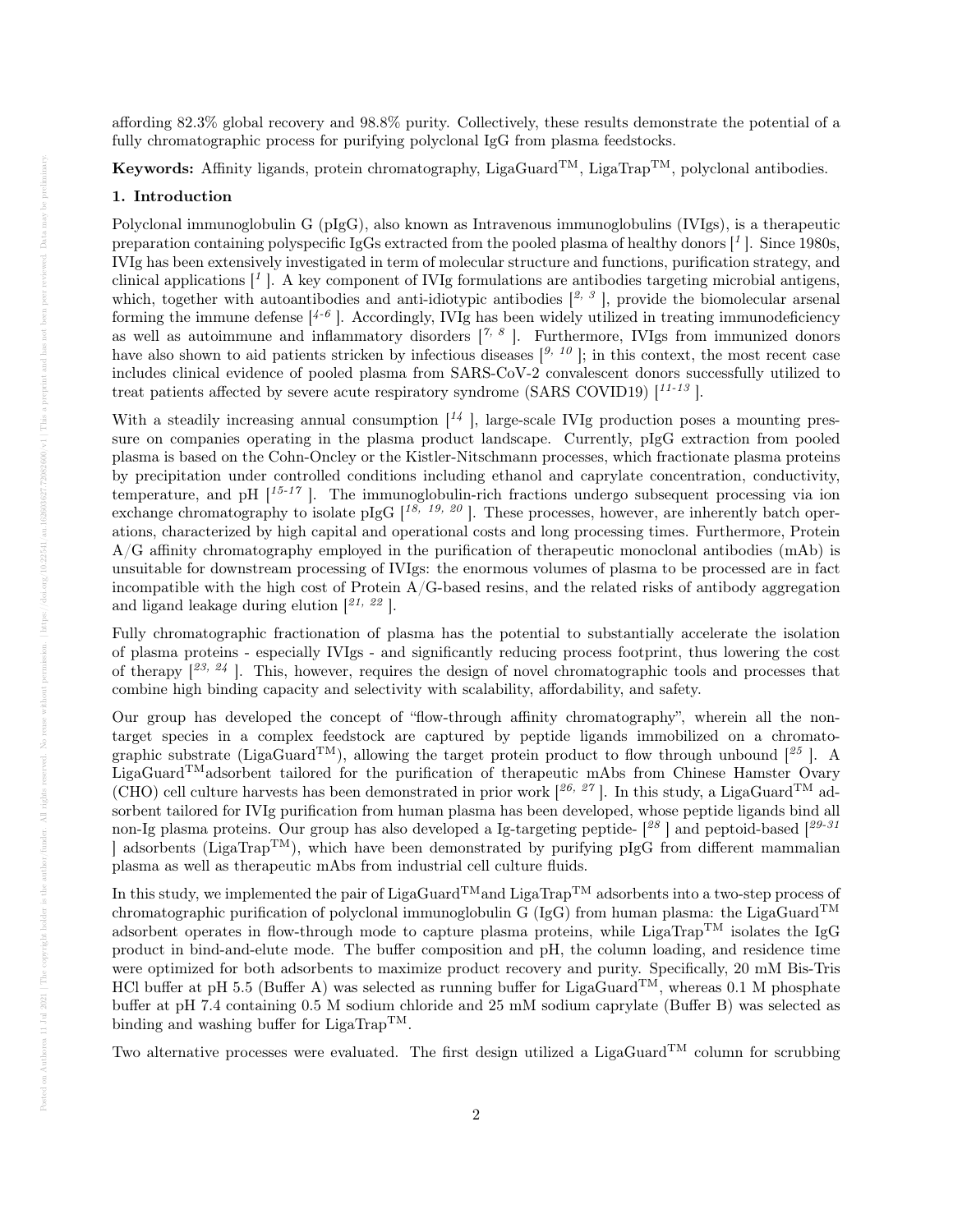plasma proteins prior to the IgG purification-and-concentration step using a LigaGuard<sup>TM</sup> column; the plasma diluted in Buffer A was fed to a LigaGuard<sup>TM</sup> column, the effluent was exchanged to Buffer B and loaded on a LigaTrap<sup>TM</sup>column, from which the pIgG produced was eluted with 63.8% global recovery and 99.7% purity, corresponding to a 2-fold concentration and a 3.28 logarithmic removal value (LRV) of plasma proteins. For comparison, Protein G agarose afforded a ~64% recovery and ~97% purity alone, and  $~67\%$  recovery and  $~97\%$  purity when preceded by LigaGuard<sup>TM</sup>. In the second design, the adsorbents were switched: the LigaTrap<sup>TM</sup> column was initially utilized to capture and concentrate pIgG from plasma; the eluted fraction was exchanged to Buffer A and fed to a LigaGuard<sup>TM</sup> column to polish the elution stream, affording 82.3% global recovery and 98.8% purity (3.41 LRV). Collectively, these results demonstrate the potential of a fully chromatographic process for purifying polyclonal IgG from plasma feedstocks.

# 2. Experimental

2.1. Materials. The Fmoc-Cys-(Trt)-Rink polystyrene resin was purchased from Anaspec (Fremont, CA, USA), Toyopearl AF-Amino-650M resin was obtained from Tosoh Corporation (Tokyo, Japan), and WorkBeads 40 ACT resin was from Bioworks (Uppsala, Sweden). Fmoc-N-[3-(N-Pbf-guanidino)-propyl] glycine was from PolyPeptide (Torrance, CA, USA). Fluorenylmethoxycarbonyl- (Fmoc-) protected amino acids Fmoc-Gly-OH, Fmoc-Ser(tBu)-OH, Fmoc-Ile-OH, Fmoc-Ala-OH, Fmoc-Phe-OH, Fmoc-Tyr(tBu)-OH, Fmoc-Asp(OtBu)-OH, Fmoc-His(Trt)-OH, Fmoc-Arg(Pbf)-OH, Fmoc-Lys(Boc)-OH, Fmoc-Asn(Trt)-OH, and Fmoc-Glu(OtBu)-OH, Hexafluorophosphate Azabenzotriazole Tetramethyl Uronium (HATU), diisopropylethylamine (DIPEA), piperidine, and trifluoroacetic acid (TFA) were obtained from ChemImpex International (Wood Dale, IL, USA). Kaiser test kits, triisopropylsilane (TIPS), and 1,2-ethanedithiol (EDT) were obtained from Millipore Sigma (St. Louis, MO, USA). N,N'-dimethylformamide (DMF), dichloromethane (DCM), methanol, and N-methyl-2-pyrrolidone (NMP) were obtained from Fisher Chemical (Hampton, NH, USA).

Human polyclonal Immunoglobulin G (IgG) in lyophilized form was purchased from Athens Research & Technology, Inc (Athens, GA, USA). Ig-rich paste, and cryo-rich and cryo-poor human plasma were a gift of CSL Behring (King of Prussia, PA, USA). Sodium phosphate monobasic (NaH<sub>2</sub>PO<sub>4</sub>), sodium phosphate dibasic (Na2HPO4), hydrochloric acid, sodium hydroxide, Bis-Tris, ethanol, sodium chloride (NaCl), and sodium caprylate (NaCapr) were purchased from Fisher Scientific (Hampton, NH, USA). Phosphate buffered saline at pH 7.4 was purchased from Millipore Sigma (St. Louis, MO, USA). Vici Jour PEEK chromatography columns (2.1 mm ID, 30 mm length, 0.1 mL volume), Alltech chromatography columns (3.6 mm ID, 50 mm length, 0.5 mL volume), and 10 μm polyethylene frits were obtained from VWR International (Radnor, PA, USA). The Yarra 3 μm SEC-2000 300 x 7.8 mm size exclusion chromatography column was obtained from Phenomenex Inc. (Torrance, CA, USA). Protein G Sepharose<sup>TM</sup> Fast Flow resin was purchased from Millipore Sigma (Burlington, MA, USA). The 10-20% Tris-Glycine HCl SDS-PAGE gels and Coomassie blue stain were purchased from Bio-Rad Life Sciences (Carlsbad, CA, USA). A Pierce BCA Protein Assay Kit was purchased from Fisher Scientific (Pittsburgh, PA, USA). All chromatographic experiments were performed using a Waters Alliance 2690 separations module system equipped with a Waters 2487 dual absorbance detector were purchased from Waters Corporation (Milford, MA, USA).

2.2. Preparation of LigaTrap<sup>TM</sup> Human IgG resin and LigaGuard<sup>TM</sup> resin. The peptoid ligand PL-16 was synthesized and conjugated to WorkBeads 40 ACT resin as described in prior work (note: the conjugation strategy and the value of peptoid density on WorkBeads resin are proprietary information of LigaTrap Technologies LLC)  $[32, 33]$ . The resulting LigaTrap<sup>TM</sup> Human IgG resin was rinsed in water and stored in 20% v/v aqueous methanol for long-term storage. The peptide-based LigaGuard<sup>TM</sup> resin was produced by direct peptide synthesis on Toyopearl AF-Amino-650M resin via Fmoc/tBu strategy as described in prior work (note: the values of peptide density on Toyopearl resin are proprietary information of LigaTrap Technologies LLC)  $\left[\frac{34}{1}\right]$ , and stored in 20% v/v aqueous methanol for long-term storage.

2.3. Dynamic binding capacity of pure IgG on LigaTrap<sup>TM</sup> Human IgG resin. The dynamic binding capacity of LigaTrap<sup>TM</sup> Human IgG resin at 10% breakthrough of IgG (*DBC* <sub>10%</sub>, mg/mL resin) was measured as reported in prior studies  $[^{28, 35\cdot 37}]$ . A volume of 0.1 mL of LigaTrap<sup>TM</sup> Human IgG resin was wet packed in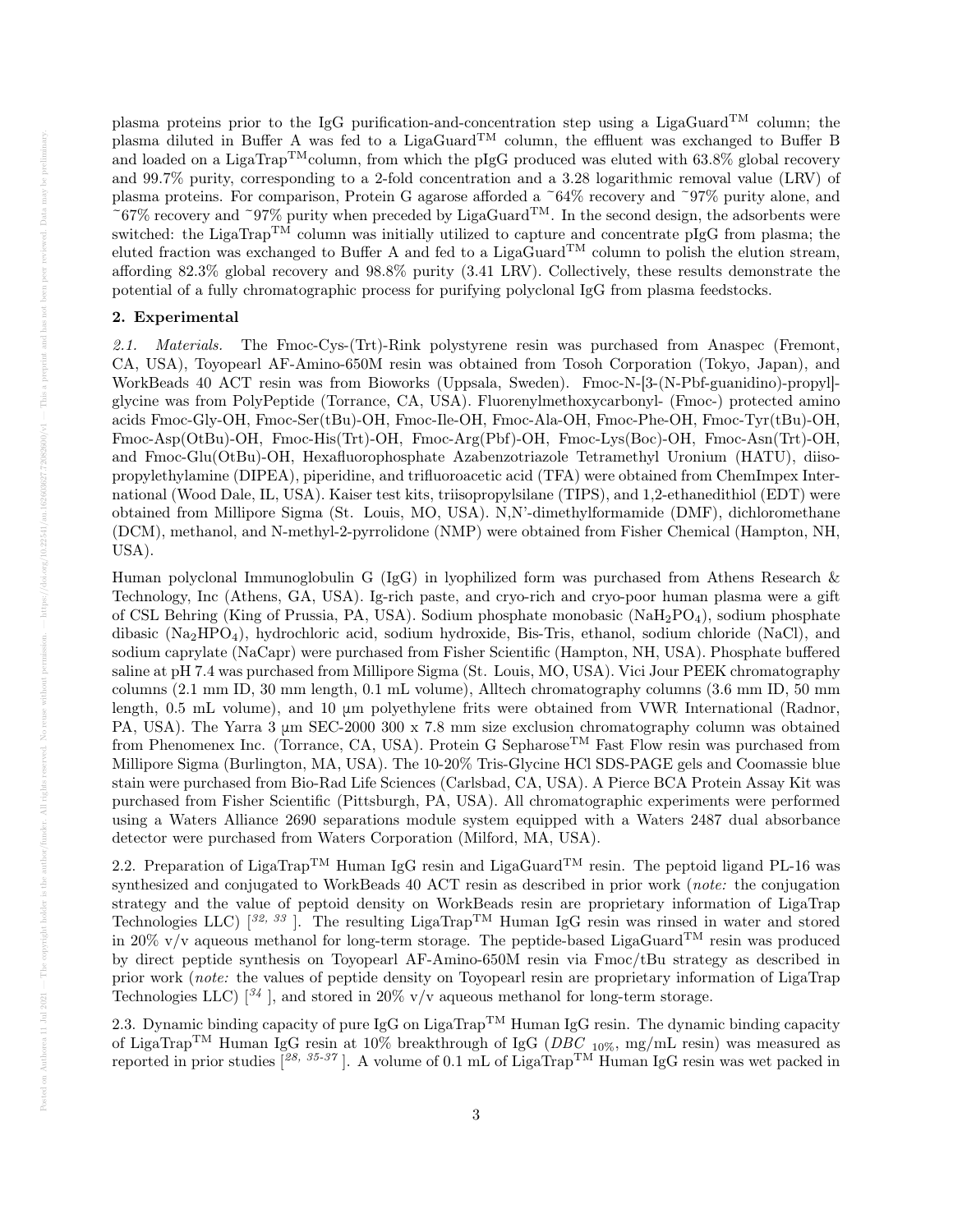a Vici Jour PEEK column, washed with 10 column volumes (CVs) of 20% v/v ethanol, deionized water (3 CVs), and finally equilibrated with 10 CVs of PBS buffer at pH 7.4. A volume of 2 mL of solution of human polyclonal IgG at either 5 mg/mL or 10 mg/mL in PBS buffer was continuously loaded on the column at the flow rate of either 0.05 mL/min (residence time, RT: 2 min) or 0.02 mL/min (RT: 5 min). Following load, the resin was washed with 10 CVs of PBS buffer at the flow rate of 0.1 mL/min. IgG elution was then performed with 20 CVs of 0.2 M acetate buffer at pH 4.0 at the flow rate of 0.2 mL/min. The resin was regenerated with 10 CVs of 0.1 M glycine buffer at pH 2.5 at the flow rate of 0.2 mL/min. The effluents were continuously monitored by UV spectrometry at 280 nm and the resulting chromatograms were utilized to calculate the  $DBC$   $_{10\%}$  of IgG.

2.4. Purification of IgG from Ig-rich paste, cryo-poor, and cryo-rich human plasma using LigaTrap<sup>TM</sup> Human IgG resin in bind-and-elute mode. A volume of 0.1 mL of LigaTrapTM Human IgG resin was wet packed in a Vici Jour PEEK column, washed with 20% v/v ethanol (10 CVs), deionized water (3 CVs), and finally equilibrated with binding buffer (10 CVs) at the flow rate of 0.2 mL/min. The following binding buffers were prepared: $(i)$  X M NaCl in PBS at pH Y, wherein X is either 0, 0.15, 0.25, or 0.5, or Y is either 6.5, 7.0, 7.4, or 8.0; and (ii) 0.5 M NaCl and Z mM NaCapr in PBS at pH Y, wherein Z is either 0, 25, 50, or 75, and Y is either 7.4 or 8.0. The Ig-rich paste was dissolved in the binding buffer to achieve a total protein concentration of ~10 mg/mL by stirring the solution overnight at  $4^{\circ}$ C; cryo-poor plasma was diluted in binding buffer to achieve a total protein titer of 25.7 mg/mL and an IgG titer of 7.4 mg/mL; similarly, cryo-rich plasma was diluted in binding buffer to achieve a total protein titer of 30.0 mg/mL and an IgG titer of 7.0 mg/mL; the feedstocks were filtered using 0.44 μm and 0.22 μm Millex-GP syringe filters (MilliporeSigma, Burlington, MA). A volume of either 0.2 mL of Ig-rich paste solution (corresponding to 1.5 mg of IgG), 0.2 mL of cryo-poor plasma solution (1.5 mg of IgG), or 0.2 mL of cryo-rich plasma solution (1.4 mg of IgG) were loaded on the column at the flow rate of 0.02 mL/min (RT: 5 min). After washing the adsorbent with 10 CVs of binding buffer at 0.1 mL/min, the bound IgG was eluted with 20 CVs of 0.2 M acetate buffer at pH 4.0 at 0.2 mL/min and neutralized upon collection using 3 M Tris buffer at pH 8.5. The adsorbent was then regenerated with 10 CVs of 0.1 M glycine buffer at pH 2.5 at 0.2 mL/min, cleaned in place with 10 CVs of aqueous 0.1 M NaOH, and finally equilibrated with binding buffer. The collected flow-through and elution fractions were analyzed by Protein G Sepharose<sup>TM</sup> Fast Flow resin to obtain IgG yield, and via size exclusion chromatography (SEC) and SDS-PAGE under reducing condition to obtain IgG purity.

2.5. Capture of non-Ig plasma proteins in flow-through mode by first- and second-generation LigaGuard<sup>TM</sup>adsorbents. The following mobile phases were prepared: 20 mM piperazine HCl buffer at pH 5.0 and 5.5; 20 mM Bis-Tris HCl buffer at pH 5.5, 6.0, 6.5, and 7.0; 20 mM citric acid and  $Na<sub>2</sub>HPO<sub>4</sub>$ at pH 6.0, 6.5, 7.0, and 7.4; 20 mM  $KH_2PO_4$  and  $Na_2HPO_4$  at pH 6.0, 6.5, 7.0, and 7.4; 20 mM Tris HCl buffer at pH 7.0 and 7.4; and PBS buffer at pH 7.4. A volume of 0.5 mL of either first- or second-generation LigaGuard<sup>TM</sup> resin was wet packed in a 0.5 mL Alltech PEEK column, washed with 20% v/v ethanol (10) CVs) and deionized water (3 CVs), and finally equilibrated with binding buffer (10 CVs) at the flow rate of 0.5 mL/min. Pure IgG solutions were prepared by dissolving human polyclonal IgG in the above-listed buffers at 2.5 mg/mL. The Ig-depleted plasma samples were prepared as the flow-through fractions obtained by injecting 1.0 mL of cryo-rich plasma diluted 10-fold with the corresponding buffer in the columns packed with 1.0 mL HiTrap Protein A HP and 1.0 mL of HiTrap Protein G HP. A volume of 7 mL volume of either pure IgG solution or Ig-depleted diluted plasma (protein titer ˜5.0 mg/mL) was continuously loaded on the LigaGuard<sup>TM</sup> column at the flow rate of 0.5 mL/min (RT: 1 min) and the flow-through fractions were collected at 0.5 mL increments; after loading, the column was washed with 20 CVs of equilibration buffer, and a pooled wash fraction was collected until the 280 nm absorbance decreased below 50 mAU. The resin was discarded after one use (*i.e.*, no elution or regeneration was performed). The collected fractions were analyzed by Pierce BCA Protein Assay Kit, Protein G Sepharose<sup>TM</sup> Fast Flow resin, size exclusion chromatography (SEC), and SDS-PAGE under reducing condition to obtain the breakthrough ratio (Equation 1 ), yield (Equation 2 ), and binding (mg of protein per mL resin, Equation 3 ).

2.6. Purification of IgG from cryo-rich and cryo-poor human plasma using a 2-step chromatographic process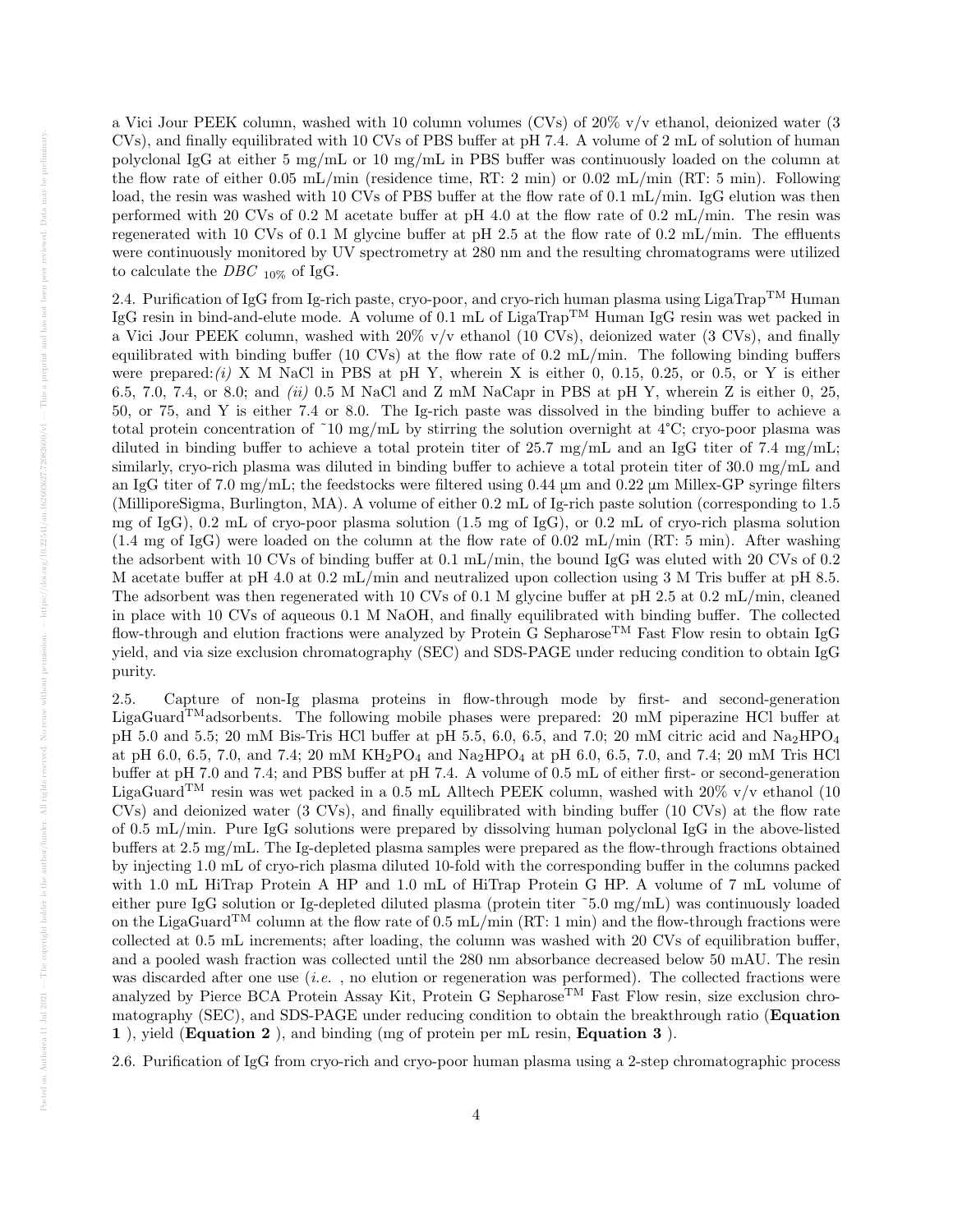comprising LigaGuard<sup>TM</sup> and LigaTrap<sup>TM</sup> resins. LigaGuard<sup>TM</sup> and LigaTrap<sup>TM</sup> resin were wet packed in three 0.5 mL Alltech PEEK columns, and washed with 20% v/v ethanol (10 CVs) and deionized water (3 CVs). The LigaGuard<sup>TM</sup> resin were equilibrated with 10 CVs of 20 mM Bis-Tris HCl buffer either at pH 6.0 or 5.5 (Buffer A), while the LigaTrap<sup>TM</sup> resin was equilibrated with 10 CVs of 0.1 M phosphate buffer at pH 7.4 containing 0.5 M NaCl and 25 mM NaCapr (Buffer B). Diluted plasma, prepared as described in Section 2.4, was loaded on the LigaGuard<sup>TM</sup> column at the flow rate of 0.5 mL/min (RT: 1 min), and the flow-through fractions were collected at 0.5 mL increments; the loading was chased with 20 CVs of 0.2M acetate buffer at pH 5.0 (Buffer C). The IgG-rich effluent collected during loading and buffer chasing was continuously mixed with Buffer B and injected on the LigaTrap<sup>TM</sup> column. Column loading and washing, IgG elution, and column regeneration and cleaning were performed as detailed in Section 2.5 . The collected flow-through and elution fractions were analyzed by Protein G Sepharose<sup>TM</sup> Fast Flow resin to obtain IgG yield, and via size exclusion chromatography (SEC) and SDS-PAGE under reducing condition to obtain IgG purity.

2.7. Quantification of IgG yield by analytical Protein G chromatography. The IgG concentration in the collected fractions were determined by analytical Protein G chromatography using a Waters Alliance 2690 separations module system with a Waters 2487 dual absorbance detector (Waters Corporation, Milford, MA, USA). Protein G Sepharose<sup>TM</sup> Fast Flow resin wet packed in a Vici Jour PEEK 2.1 mm ID x 30 mm column  $(0.1 \text{ mL})$  was equilibrated with PBS, pH 7.4. A volume of 50  $\mu$ L for each sample or standard was injected, and the analytical method proceeded as outlined in Table 1 . The effluent was monitored by 280 nm absorbance (A280), and the concentration was determined based on the peak area of the A280 elution peak. Pure IgG at 0, 0.1, 0.5, 1.0, 2.0, 4.0, 6.0, 8.0, and 10.0 mg/mL was utilized to construct the standard curve.

| Time (min) | Flowrate $(mL/min)$ | % Buffer A | % Buffer B |
|------------|---------------------|------------|------------|
| 0.00       | $0.5\,$             | 100%       | $0\%$      |
| 2.00       | 0.5                 | 100%       | $0\%$      |
| 2.01       | 0.5                 | $0\%$      | 100%       |
| 6.00       | 0.5                 | $0\%$      | 100%       |
| 6.01       | 0.5                 | 100%       | $0\%$      |
| 10.00      | 0.5                 | 100%       | $0\%$      |

Table 1. HPLC method for IgG quantification by analytical Protein G chromatography.

To assess the breakthrough ratio  $(C/C_0)$ , yield  $(Y, \%)$  and binding capacity  $(Q, mg/mL$  resin) of IgG product, the values of fractional breakthrough ratio, pooled yield, and protein binding as a function of CV were calculated using Equations  $1 - 3$ , respectively.

Equation 1 
$$
C/C_{0_{fractional, x}} = \frac{C_{IgG,x}}{C_{IgG,L}}
$$
  
\nEquation 2Y (%)<sub>pooled, x</sub> =  $\frac{\sum_{x=1}^{N} C_{IgG,x} \times V_x}{C_{IgG,L} \times V_L} \times 100 \%$   
\nEquation 3Q(mg/mL resin)<sub>pooled, x</sub> =  $\frac{\sum_{x=1}^{N} (C_{IgG,L} - C_{IgG,x}) \times V_x}{V_R}$ 

Wherein  $C/C_0(\%)_{\text{fractional},x}$  is the fractional IgG breakthrough ratio at fraction x,  $Y(\%)_{\text{pooled},x}$  is the pooled IgG yield at fraction x,  $Q(mg/mL \text{ resin})_{pooled,x}$  is the pooled binding capacity in at fraction x,  $C_{IgG,x}$  is the IgG concentration in fraction x,  $V_x$  is the volume of fraction x,  $C_{IgG,L}$  is the IgG concentration in the load samples, and  $V<sub>L</sub>$  is the cumulative feed volume loaded, and N is the number of fractions generated by loading  $V_L$ , and  $V_R$  is the volume of selected resin.

To assess the breakthrough performance of non-immunoglobulin proteins, the corresponding values were calculated using **Equation 1 – 3**, respectively.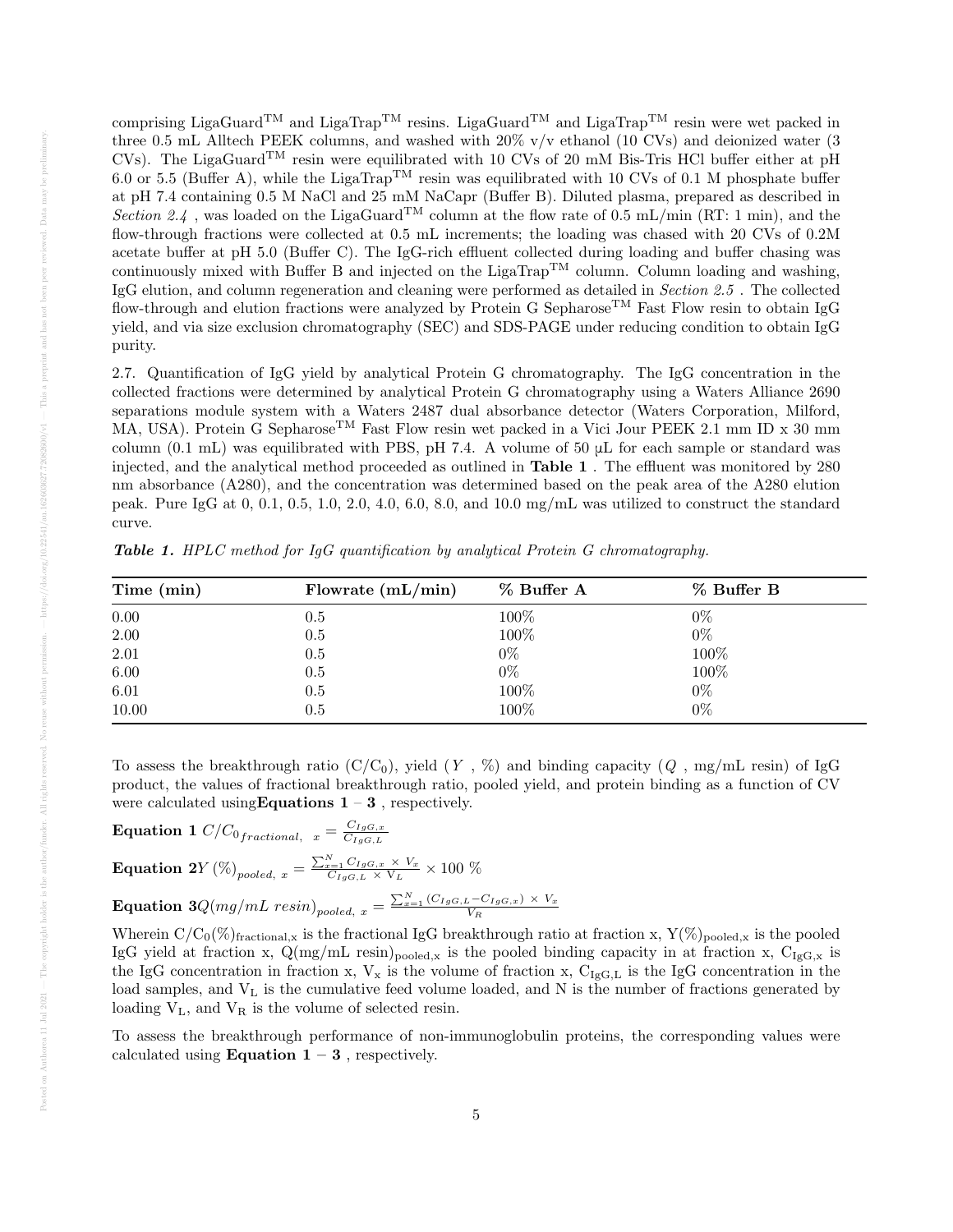2.8. Quantification of IgG purity by size-exclusion chromatography (SEC). The collected fractions were then analyzed by analytical SEC using a Yarra 3 μm SEC-2000 300 mm x 7.8 mm column operated with a 40-min isocratic method using PBS at pH 7.4 as mobile phase. A volume of 50  $\mu$ L of sample was injected and the effluent continuously monitored by UV spectrometry at 280 nm absorbance (A280). The fractional purity of IgG  $(P, \%)$  was calculated using **Equation 4**.

 $\textbf{Equation 4} P(\%)_{fractional, x} = \frac{A_{IgG, x}}{A_{IgG, x} + A_{imx}}$  $\frac{A_{IgG,x}}{A_{IgG,x}+A_{impurity,x}} \times 100\%$ 

Wherein  $P(\%)_{\text{fractional},x}$  is the fractional IgG purity at fraction x,  $A_{\text{IgG},x}$  is the IgG peak area in the x-th fraction, Aimpurity,x is the impurity peak area in the x-th fraction.

2.9. Quantification of IgG purity by sodium dodecyl polyacrylamide gel electrophoresis (SDS-PAGE). The collected fractions were analyzed by SDS-PAGE using  $4-20\%$  Mini-PROTEAN<sup>TM</sup>TGX Precast protein gels with Tris/Glycine/SDS buffer as running buffer. The fractions were diluted or concentrated to a total protein concentration of ~1 mg/mL and a volume of 10  $\mu$ L of different samples were loaded to the wells of SDS-PAGE gels. The sample stripes were concentrated under 80 V for about 30 min and separated under 120 V for about 1 h. Then the gels were stained by Coomassie Brilliant Blue R-250 Staining solution for about 25 min and then distained using 10% glacial acetic acid, 5% ethanol dissolved in Milli-Q water. Finally, the stained protein strips were imagined by the Gel Doc2000 imaging system from Bio-Rad.

## 3. Results and Discussion

# 3.1. IgG purification from human Ig-rich paste using LigaTrap<sup>TM</sup> resin

LigaTrap<sup>TM</sup> resin has been developed by our team for purifying  $\gamma$ -globulins from polyclonal and monoclonal sources. This affinity adsorbent has been used by purifying  $(i)$  pIgG from a variety of mammalian sources, including the human, rodent (mouse, rat, and rabbit), caprine (goat and sheep), equine (horse and donkey), camelid (camel and llama); (ii) human monoclonal IgG, IgA, and IgM from Chinese Hamster Ovary (CHO) and Human Embryonic Kidney (HEK) cell culture supernatants  $[33, 38]$ ; and (iii) avian IgY  $[39]$ . Compared to Protein  $A/G$ -based adsorbents, the LigaTrap<sup>TM</sup> resin features comparable binding capacity and selectivity, improved lifetime  $\lceil 32 \rceil$ , and a substantially lower cost, making it ideal for the chromatographic extraction of pIgG from large volumes of pooled plasma.

In this study, we initially evaluated the performance of LigaTrap<sup>TM</sup> resin against a human Ig-rich paste obtained via cold ethanol precipitation of plasma. To this end, we optimized the process conditions focusing on protein loading (mass of IgG loaded per volume of resin), residence time (Figure S1 ), and composition (sodium chloride and sodium caprylate), concentration (0, 0.15, 0.25 and 0.5 M of NaCl), and pH (6.5, 7.0, 7.4 and 8.0) of the binding and washing buffers. The eluted fractions, obtained at pH 4.0, were analyzed via analytical Protein G HPLC to determine pIgG adsorption and yield (Figured 1A and 1B ), and size exclusion chromatography (SEC, Figure  $2C$ ) and gel electrophoresis to determine product purity in the eluted fractions (Figure 2 ).

# Hosted file

image1.emf available at [https://authorea.com/users/425045/articles/529963-purification-of](https://authorea.com/users/425045/articles/529963-purification-of-polyclonal-immunoglobulin-g-from-human-serum-using-ligaguardtm-and-ligatraptm-adsorbents)[polyclonal-immunoglobulin-g-from-human-serum-using-ligaguardtm-and-ligatraptm-adsorbents](https://authorea.com/users/425045/articles/529963-purification-of-polyclonal-immunoglobulin-g-from-human-serum-using-ligaguardtm-and-ligatraptm-adsorbents)

Figure 1. Values of (A) pIqG adsorption (mg of pIqG per mL of LigaTrap<sup>TM</sup> resin), (B) elution yield (%), and (C) pIgG purity in the eluted fraction (%) obtained by purifying pIgG from anIg-rich paste using LigaTrap<sup>TM</sup> resinand binding buffers with different pH  $(6.5, 7.0, 7.4,$  and  $8.0)$  and NaCl concentrations  $(0, 0.15, 0.25,$ and 0.5 M).

# Hosted file

image2.emf available at [https://authorea.com/users/425045/articles/529963-purification-of](https://authorea.com/users/425045/articles/529963-purification-of-polyclonal-immunoglobulin-g-from-human-serum-using-ligaguardtm-and-ligatraptm-adsorbents)[polyclonal-immunoglobulin-g-from-human-serum-using-ligaguardtm-and-ligatraptm-adsorbents](https://authorea.com/users/425045/articles/529963-purification-of-polyclonal-immunoglobulin-g-from-human-serum-using-ligaguardtm-and-ligatraptm-adsorbents)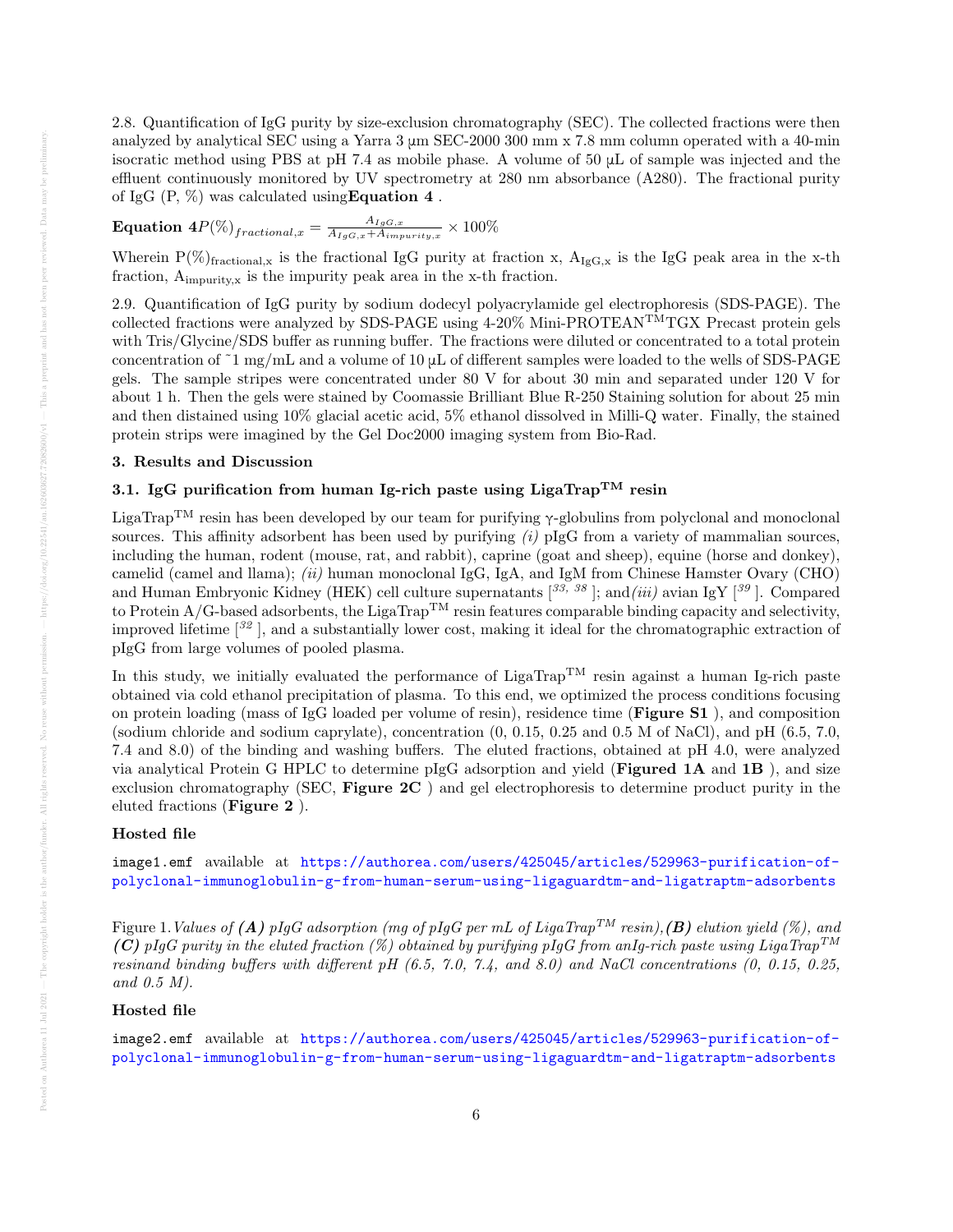Figure 2. SDS-PAGE analysis (reducing conditions, Coomassie staining) of the chromatographic fractions obtained by purifying pIgG from an Ig-rich paste using LigaTrap<sup>TM</sup>resin and binding buffers with different  $pH: (A) 6.5, (B) 7.0, (C) 7.4, and (D) 8.0, and sodium chloride concentrations (0, 0.15, 0.25, and 0.5)$ M). Labels: MW, molecular weight marker; hIgG, human polyclonal IgG standard; F, feedstock obtained by dissolving the Ig-rich paste in binding buffer; FT-X, flow-through fraction obtained by loading Ig-rich paste diluted in a binding buffer with XM sodium chloride concentration; E-X, elution fraction obtained by loading Ig-rich paste diluted in a binding buffer with XM sodium chloride concentration; HSA, human serum albumin;  $IqG$  HC, heavy chain of  $IqG$ ;  $IqG$  LC, light chain of  $IqG$ .

As shown in Figure 1 , the value of pH in the binding buffer is the major determinant of pIgG binding strength and selectivity on LigaTrap<sup>TM</sup> resin; conversely, the value of NaCl concentration has a rather minor influence on product capture and purity. At all values of salinity, in fact, pIgG binding and yield continuously increased as the binding pH ranged from 6.5 to 8.0. Specifically, pIgG binding and elution yield reached their maximum of ~11.4 mg/mL at pH 7.4 and ~99.0% at pH 8.0, respectively; conversely, within each value of binding pH, both binding and yield remained constant as the NaCl concentration increased, demonstrating that LigaTrap<sup>TM</sup> resin features salt-tolerant adsorption of pIgG. These results are coherent with the chemical make-up of the LigaTrap ligand, which features a combination of hydrophobic (indolyl and isopropyl), cationic (pyridinyl and guanidyl), and hydrogen bond-forming (guanidyl and backbone amides) moieties  $\frac{1}{2}$ . As the isoelectric point of pIgG varies in the range 7.0 - 8.1  $\frac{1}{4}$ , it stands to reason that binding is highest at 7.4, being driven mainly by hydrophobic and hydrogen bond interactions, which provide for salt-tolerant binding; as the pH is lowered to 4, elution is triggered by the electrostatic repulsion between the induced cationic charges on the pIgG and the ligand. While being a key driver of binding, the hydrophobic interactions do not compromise the selectivity of pIgG: ligand binding, which increases the purity of the target product 2-fold, from ˜43 % in the feedstock to ˜90% in the eluted fraction. When column loading is conducted at low salinity (*i.e.*, up to  $0.15$  M NaCl), the purity of eluted pIgG shows a decreasing trend with pH. This is imputed to anionic plasma proteins, such as  $\alpha_1$ -antitrypsin (pI  $\alpha$  4.6), albumin (pI 4.7), fibrinogen (pI  $\degree$  5.5), and transferrin (pI  $\degree$  6)  $\frac{1}{2}$ , which acquire a strong binding drive towards the cationic moieties of the ligand as the pH increases. This, however, can be effectively mitigated by increasing the conductivity of the binding and washing buffers: as the NaCl concentration is increased to 0.5 M, in fact, the pIgG purity in the eluted fraction is consistently at 90%. These results are visually concerned by the electrophoretic analysis of the chromatographic fractions reported in Figure 2 : (i) as the pH and the conductivity of the binding buffer increase, the presence of pIgG in the flow-through fraction decreases, while the amount of non-Ig plasma proteins increases; *(iii)* at pH 7.0, the purity of pIgG in the eluted fraction is the highest across all values of binding conductivity. Overall, binding at higher conductivity effectively prevents electrostatic binding of non-Ig plasma proteins and promotes the hydrophobic component of IgG adsorption, affording high product capture, yield ([?] 85.0 %), and purity (˜90.0%). Accordingly, we adopted NaCl concentration of 0.5 M in both binding and washing buffer for the remainder of this study.

To further improve the performance of the LigaTrap<sup>TM</sup>resin for its final implementation in the proposed 2step process, we evaluated the addition of sodium caprylate to minimize the capture of the highly abundant non-Ig serum proteins, chiefly albumin. Accordingly, new feedstock solution was prepared by dissolving the Ig-rich paste in different buffers prepared by adjusting a base aqueous solution of 0.1 M phosphate and 0.5 M NaCl at different values of pH (7.4 or 8.0) and sodium caprylate concentration (0, 25, 50, or 75 mM). The key chromatographic results – namely,  $p\lg G$  binding, and elution yield and purity – are summarized inFigure 3 , while the electrophoretic analysis of the collected fractions is reported in Figure 4 .

# Hosted file

image3.emf available at [https://authorea.com/users/425045/articles/529963-purification-of](https://authorea.com/users/425045/articles/529963-purification-of-polyclonal-immunoglobulin-g-from-human-serum-using-ligaguardtm-and-ligatraptm-adsorbents)[polyclonal-immunoglobulin-g-from-human-serum-using-ligaguardtm-and-ligatraptm-adsorbents](https://authorea.com/users/425045/articles/529963-purification-of-polyclonal-immunoglobulin-g-from-human-serum-using-ligaguardtm-and-ligatraptm-adsorbents)

**Figure 3.** Values of (A) pIgG adsorption (mg of pIgG per mL of LigaTrap<sup>TM</sup> resin), (B) elution yield  $(\%)$ , and (C) pIgG purity in the eluted fraction  $(\%)$  obtained by purifying pIgG from an Ig-rich paste using LigaTrap<sup>TM</sup> resin and binding buffers with different pH (7.4 and 8.0) and sodium caprylate concentrations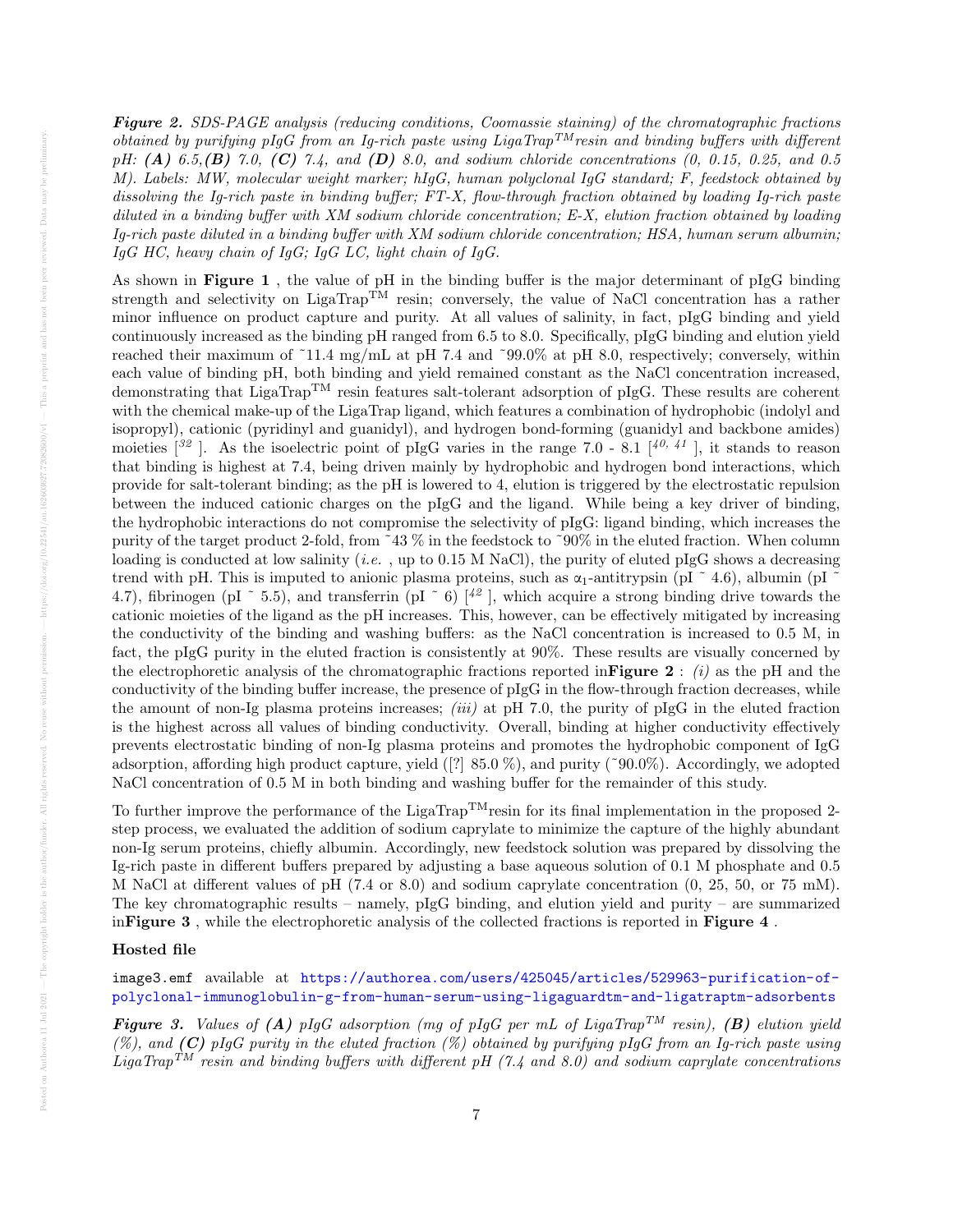# Hosted file

# image4.emf available at [https://authorea.com/users/425045/articles/529963-purification-of](https://authorea.com/users/425045/articles/529963-purification-of-polyclonal-immunoglobulin-g-from-human-serum-using-ligaguardtm-and-ligatraptm-adsorbents)[polyclonal-immunoglobulin-g-from-human-serum-using-ligaguardtm-and-ligatraptm-adsorbents](https://authorea.com/users/425045/articles/529963-purification-of-polyclonal-immunoglobulin-g-from-human-serum-using-ligaguardtm-and-ligatraptm-adsorbents)

**Figure 4.** SDS-PAGE analysis (reducing conditions, Coomassie staining) of the chromatographic fractions obtained by purifying pIgG from an Ig-rich paste using LigaTrap<sup>TM</sup>resin and binding buffers with pH of either (A) 7.4 or (B) 8.0, and sodium caprylate concentrations (0, 25, 50 and 75 mM), and constant NaCl concentration (0.5 M). Labels: MW, molecular weight marker; hIgG, human polyclonal IgG standard; F, feedstock obtained by dissolving the Ig-rich paste in binding buffer; FT-X, flow-through fraction obtained by loading Ig-rich paste diluted in a binding buffer with XM sodium caprylate concentration; E-X, elution fraction obtained by loading Ig-rich paste diluted in a binding buffer with XM sodium caprylate concentration; HSA, human serum albumin; IgG HC, heavy chain of IgG; IgG LC, light chain of IgG.

Notably, the addition of caprylate to the binding and washing buffers substantially reduced the amount of bound non-Ig plasma proteins, bringing the purity of pIgG in the elution from ˜90% (no caprylate) to 94% (75 mM caprylate and pH 8.0); the rejection of albumin in particular is evident in the electrophoretic analysis of the flow-through fractions collected at pH 8.0 (**Figure 4**). At the same time, however, the addition of caprylate increases the strength of IgG adsorption, bringing the yield of pIgG in the elution from ˜99% (no caprylate) to 64% (75 mM caprylate and pH 8.0). In this regard, we speculate that, as the concentration of sodium caprylate in the binding buffer increases, the caprylate anions progressively saturate the binding sites on albumin and other plasma proteins, eventually adsorbing on IgG and increasing the effective hydrophobicity of its surface; this trend has been observed in prior work using the mixed-mode resin MEP HyperCel  $\lceil^{43} \rceil$ , where it was shown to increase the purity of pIgG at the cost of yield. Overall, column loading at pH 7.4 afforded values of yield that are significantly and consistently higher ( $\degree$  95 – 100%) than those obtained by loading at pH 8.0 ( $\degree$  63 – 83%). Considering the high yield ( $\degree$  95%) and purity ( $\degree$ 91%), 0.1 M phosphate buffer at pH 7.4 added with 0.5 M NaCl and 25 mM sodium caprylate was selected as binding and washing buffer for the remainder of this study.

# 3.2. Purification of pIgG from cryo-rich and cryo-poor plasma in flow-through mode using LigaGuard adsorbents

The LigaGuard<sup>TM</sup> adsorbent has been originally developed by our team as a combination of resins functionalized with multi-modal peptides for purifying monoclonal antibodies (mAbs) in flow-through mode from recombinant sources  $\lceil 44-46 \rceil$ . The ensemble of ligands is capable of capturing a broad spectrum of protein impurities while allowing the antibody product to flow through unbound. The multi-modal character of the peptides provides them with the ability to capture hundreds of protein contaminants that encompass a broad range of amino acid composition, post-translational modification, size, and concentration.

In this study, the LigaGuard<sup>TM</sup> adsorbent was utilized for the first time for IgG purification from a polyclonal source. However, the higher complexity of plasma, where the ratio of Igvs. non-Ig proteins is about 1:5  $\binom{47}{1}$ , compared to that of recombinant sources, where the same ratio varies between 5:1 and 10:1  $[48-50]$ , required an optimization of both the composition of the LigaGuard<sup>TM</sup> ligands and the chromatographic protocol.

First, the chromatographic process was optimized by evaluating the effect of composition and pH of the running buffer on the recovery of pIgG and the retention of non-Ig plasma proteins. To this end, 20 mM piperazine HCl buffer at pH 5.0 and 5.5; 20 mM Bis-Tris HCl buffer at pH 5.5, 6.0, 6.5, and 7.0; 20 mM citric acid and  $\text{Na}_2\text{HPO}_4$  at pH 6.0, 6.5, 7.0, and 7.4; 20 mM  $\text{KH}_2\text{PO}_4$  and  $\text{Na}_2\text{HPO}_4$  at pH 6.0, 6.5, 7.0, and 7.4; 20 mM Tris HCl buffer at pH 7.0 and 7.4; and PBS buffer at pH 7.4 were evaluated as buffers. Injections of either pure human pIgG ( $\degree$  3.0 mg/mL) or Ig-depleted plasma ( $\degree$  5.0 mg/mL) were performed to select a value of protein load and a binding condition that hold the highest promise towards pIgG purification from plasma in flow-through mode. Following prior work with LigaGuard<sup>TM</sup> adsorbent, the residence time was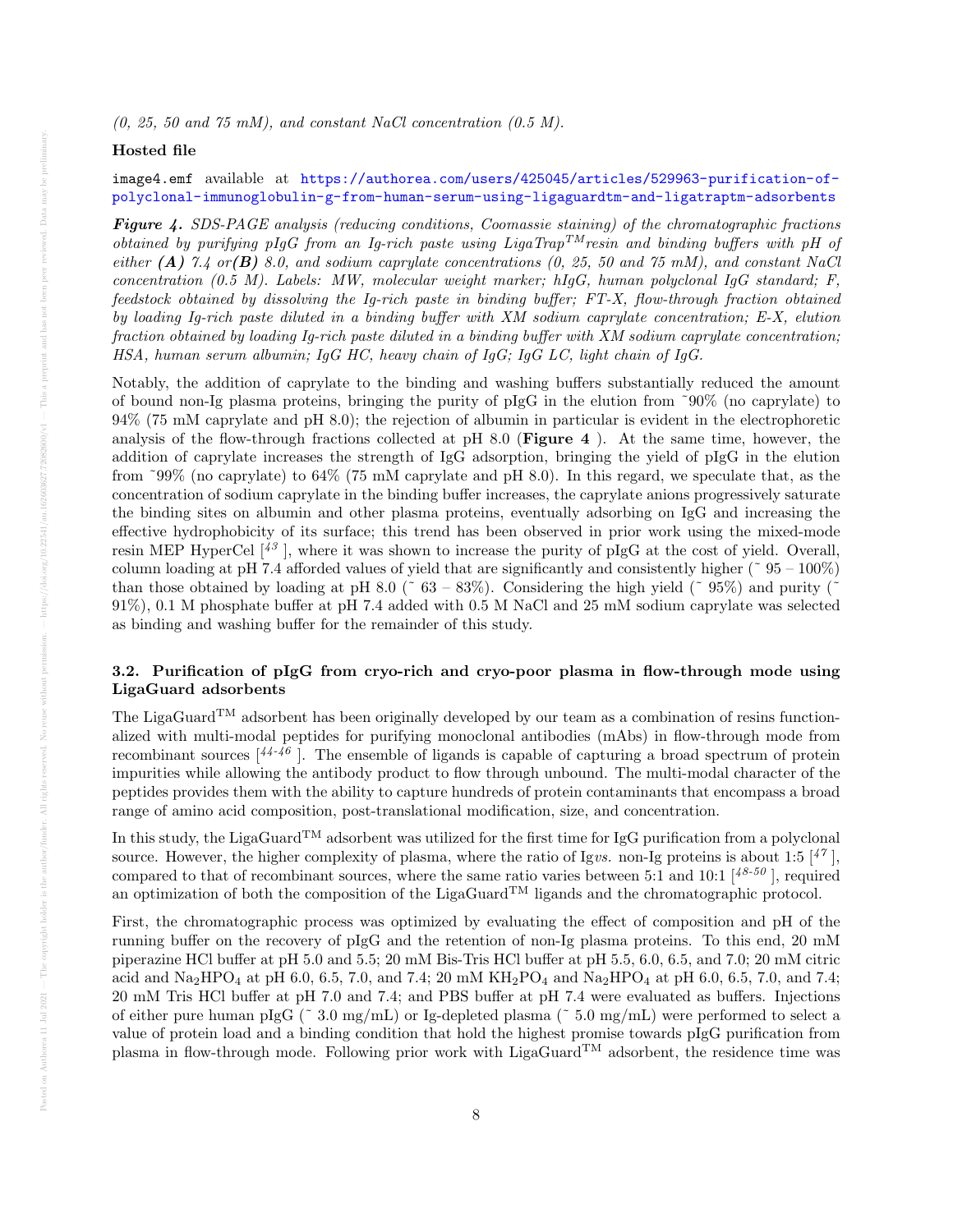set at 1 min to ensure fast processing of plasma and minimize processing time.

The resultant profiles of pIgG yield  $(Y_{pIgG})$ *vs.* loading volume are collated in **Figure 5**; the corresponding values of breakthrough ratio, namely ratio of pIgG titer in the effluent vs. feedstock  $(C_{pIgG}/C_{pIgG}^*)$ , and binding  $(Q_{pIqG})$  are reported in **Figures S4A** and S4B, respectively. The profiles of non-Ig plasma proteins capture  $(Q_{PP})$  vs. loading volume are collated in **Figure 6**, while the corresponding values of breakthrough ratio  $(C_{PP}/C_{PP}^*)$  are reported in **Figure S4C**. By highlighting the role of buffer composition and pH on the binding of plasma proteins, these results corroborate the classification of the LigaGuard<sup>TM</sup>peptides as advanced multi-modal ligands. As observed in prior work, the pH is the most critical parameter in determining binding capacity and selectivity: decreasing pH, in fact, consistently improved binding selectivity by concurrently increasing  $Y_{pIgG}$  and  $Q_{PP}$ . Specifically, at the loading volume of 5 mL – corresponding to 10 column volumes  $(CVs)$  – at which the LigaGuard<sup>TM</sup> adsorbent has reached saturation on non-Ig plasma proteins – decreasing the loading pH from 7.4 to 5.5 improved  $Y_{pIgG}$  from ~35.0 % to ~80.0 %. These results can be directly tied to the isoelectric point of both pIgG and the LigaGuard<sup>TM</sup> peptides: as the environment becomes more acidic, both the ligands (pI = 7.8-12.5)  $\binom{51}{1}$  and pIgG (pI = 6.1-8.5)  $\binom{40, 41}{1}$  acquire a net positive charge, and undesired pIgG capture is prevented by electrostatic repulsion.

#### Hosted file

image5.emf available at [https://authorea.com/users/425045/articles/529963-purification-of](https://authorea.com/users/425045/articles/529963-purification-of-polyclonal-immunoglobulin-g-from-human-serum-using-ligaguardtm-and-ligatraptm-adsorbents)[polyclonal-immunoglobulin-g-from-human-serum-using-ligaguardtm-and-ligatraptm-adsorbents](https://authorea.com/users/425045/articles/529963-purification-of-polyclonal-immunoglobulin-g-from-human-serum-using-ligaguardtm-and-ligatraptm-adsorbents)

**Figure 5.** Profiles of pIgG flow-through yield  $(Y_{pIqG})$  vs. loading volume obtained by injecting a solution of pIgG at 3 mg/mL in different binding buffers:  $(A)$ 20 mM piperazine HCl buffer at pH 5.0 and 5.5; 20 mM Bis-Tris HCl buffer at pH5.5; (B) 20 mM citric acid and  $Na_2HPO_4$ ,  $KH_2PO_4$  and  $Na_2HPO_4$ , and Bis-Tris HCl buffer at pH 6.0; (C) 20 mM citric acid and  $Na_2HPO_4$ , KH<sub>2</sub>PO<sub>4</sub> and  $Na_2HPO_4$ , and Bis-Tris HCl buffer at pH 6.5; (D) 20 mM citric acid and  $Na_2HPO_4$ ,  $KH_2PO_4$  and  $Na_2HPO_4$ , Bis-Tris HCl, and Tris HCl buffer at pH 7.0; and (E) 20 mM citric acid and  $Na_2HPO_4$ ,  $KH_2PO_4$  and  $Na_2HPO_4$ , Tris HCl buffer at pH 7.4, and PBS buffer at pH 7.4 - on first-generation LigaGuard<sup>TM</sup>resin.

Compared to pH, buffer composition has a minor, yet still noticeable effect on pIgG yield. In particular, as the pH decreases, differences in ionic strength – determined by both concentration and valency of the ions – result in different profiles of  $Y_{pIgG}$  vs.loading volume. At pH 7.4, in fact, the values of  $Y_{pIgG}$ obtained with different binding buffers – namely, 20 mM citric acid-Na<sub>2</sub>HPO<sub>4</sub>, 20 mM KH<sub>2</sub>PO<sub>4</sub>-Na<sub>2</sub>HPO<sub>4</sub>, 20 mM Tris HCl, and PBS – are virtually indistinguishable; at pH 6.5 - 7.0, a 10% difference in  $Y_{\text{pIgG}}$  across the entire range of loading volume is observed between the monovalent Bis-Tris HCl buffer and the trivalent citric acid-Na<sub>2</sub>HPO<sub>4</sub>buffer; as the pH decreases further to 5.0 - 6.0, the difference in  $Y_{pIqG}$  among the various buffers grows to 20%, with piperazine HCl buffer at pH 5.0 affording the highest product yield in flowthrough mode, namely 87% at the cut-off loading volume of 5 mL (10 CVs). The capture of pIgG during the initial stages of binding – namely, up to a loading volume of  $1.5$  mL  $(3 \text{ CVs})$  – is due to the makeup of the load: in the absence of non-Ig proteins competing with pIgG for the peptide ligands, a small product loss due to non-specific adsorption is inevitable. In this context, it is also important to notice that  $Y_{pIgG}$ can be increased by "chasing" the loading with buffer C; for example,  $Y_{pIgG}$  rose from 75% to 87% when the loading was followed by flowing 20 mM Bis-Tris HCl buffer at pH 6.0, and rose from 77% to 87% when the followed by flowing 20 mM piperazine HCl buffer at pH 5.5. While operating binding under acidic conditions reduced the loss of pIgG, we resolved not to explore any buffer with pH < 5.0; operating at lower pH, in fact, would likely result in a significant flow-through of albumin (pI  $\degree$  4.752-54) and increase the risk of pIgG denaturation and aggregation  $^{55, 56}$ . Accordingly, we adopted 20 mM Bis-Tris HCl buffer at pH 6.0 and 5.5 as well as 20 mM piperazine HCl buffer at pH 5.5 and 5.0 as buffers for pIgG purification from human plasma in flow-through mode in the remainder of this study.

Next, the capture of non-Ig plasma proteins by the LigaGuard adsorbent was evaluated. A feedstock comprising of filtered and Ig-depleted plasma with a protein titer of ˜6.0 mg/mL was injected at the residence time of 1 min; the protein titer in the effluent fractions, collected at 0.5 mL increments, was measured to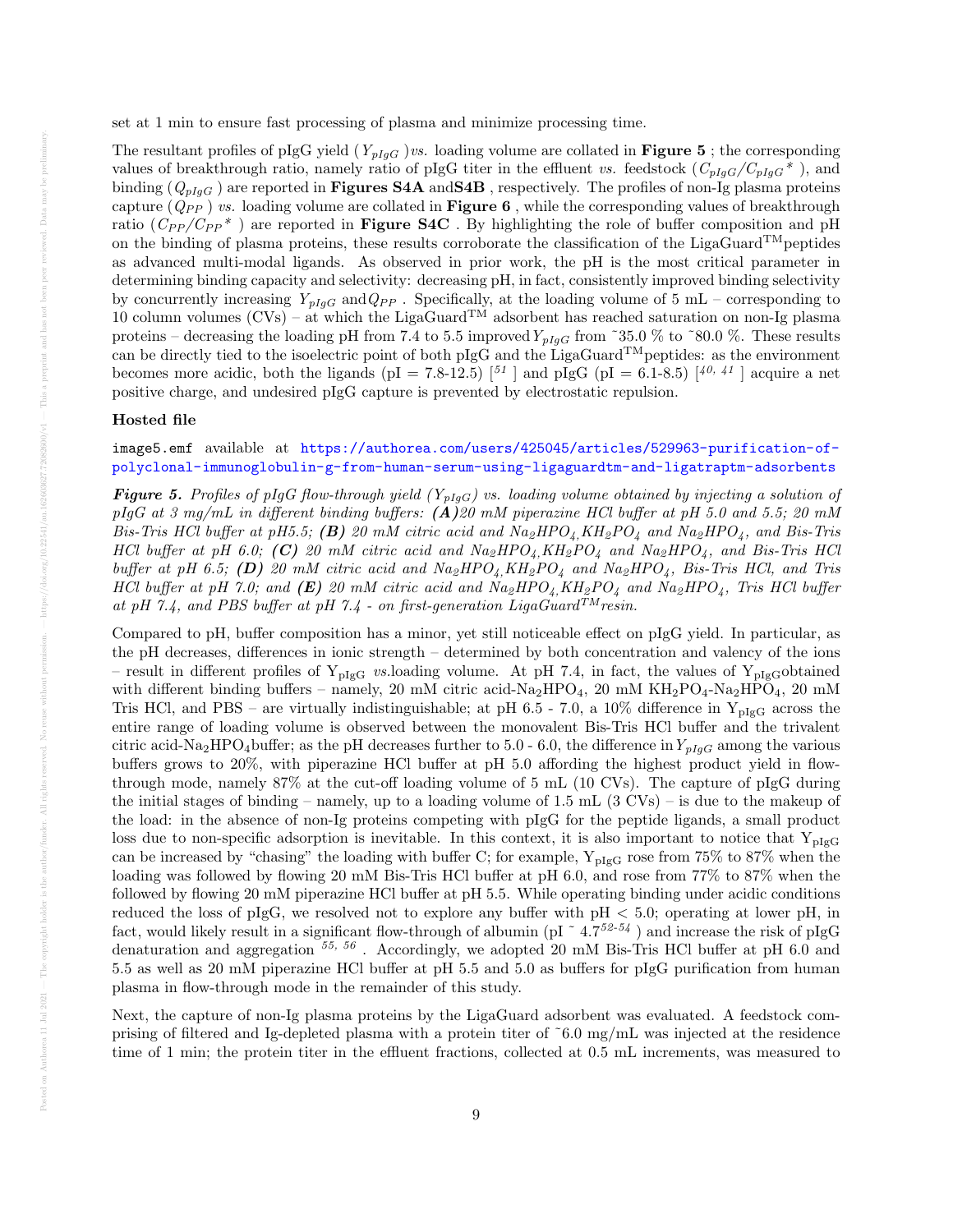determine the profiles of non-Ig plasma proteins capture  $(Q_{PP})$  vs. loading volume (**Figure 6**).

#### Hosted file

# image6.emf available at [https://authorea.com/users/425045/articles/529963-purification-of](https://authorea.com/users/425045/articles/529963-purification-of-polyclonal-immunoglobulin-g-from-human-serum-using-ligaguardtm-and-ligatraptm-adsorbents)[polyclonal-immunoglobulin-g-from-human-serum-using-ligaguardtm-and-ligatraptm-adsorbents](https://authorea.com/users/425045/articles/529963-purification-of-polyclonal-immunoglobulin-g-from-human-serum-using-ligaguardtm-and-ligatraptm-adsorbents)

**Figure 6.** Profiles of non-Iq plasma protein capture  $(Q_{PP})$  vs. loading volume obtained by injecting diluted Ig-depleted plasma at 6 mg/mL in different binding buffers – namely, 20 mM piperazine HCl buffer at  $p$ H 5.0 and 5.5; 20 mM Bis-Tris HCl buffer at pH 5.5 and 6.0; and PBS buffer at pH 7.4 - on LigaGuard<sup>TM</sup> resin.

When operating at pH 7.4, substantial flow-through of non-Ig plasma proteins was observed: as soon as the loading a volume of ˜ 1 - 1.5 mL (2 - 3 CVs) was reached, until which notable capture was observed, the  $C_{PP}/C_{PP}$ <sup>\*</sup> rapidly rose to  $\degree$  0.8; combined with product loss discussed above, these results disqualified PBS as a mobile phase for flow-through purification of pIgG using the LigaGuard. To some surprise, loading in 20 mM piperazine-HCl buffers at pH 5.0 and 5.5 failed to afford appreciable capture of plasma proteins; for example, at the loading volume of 2.0 mL (4 CVs) and pH 5.5, the breakthrough curves of both pIgG and plasma proteins overlapped, resulting in a  $Y_{pIqG}$  of 59% and a  $Q_{PP}$  of 10.7 mg per mL of resin. Accordingly, piperazine-HCl was excluded as a buffer for LigaGuard flow-through operation. Conversely, loading in Bis-Tris buffers at pH 5.5 or 6.0 led to a notable increase in the capture of non-Ig plasma proteins: at the loading volume of 1 mL (2 CVs), the  $Y_{pIqG}$  reached 50% while only 4% of the loaded non-Ig plasma proteins are found in the effluent, corresponding to a  $Q_{PP}$  of 8.9 mg/mL; at the cut-off value of loading (10 CVs), the  $Y_{plqG}$ reached 80% and approximately 53.1% of the non-Ig plasma proteins has been captured, corresponding to a  $Q_{PP}$  of  $\degree$  23.7 mg/mL. The profile of  $Q_{PP}$  reached a plateau value of 25 mg/mL at a loaded volume between 4 - 5 mL (8 - 10 CVs), which is coherent with what observed in prior work on the flow-through capture of CHO HCPs using the LigaGuard adsorbent. As no appreciable differences in  $Y_{pIqG}$  and  $Q_{PP}$  were found between the effluents obtained with Bis-Tris buffers at pH 5.5 and pH 6.0, the latter was adopted as binding buffer for subsequent studies of flow-through purification of pIgG from whole human plasma.

Capitalizing on these results, we evaluated the LigaGuard adsorbent for the flow-through purification of pIgG from cryo-rich plasma. The latter features a total protein titer of ˜70 mg/mL, including an Ig titer of 9.7 mg/mL and an albumin titer of  $\tilde{60}$  mg/mL (*note:* small variations in protein titer are regularly observed among batches of pooled plasma depending on donors and initial processing)  $\binom{47}{1}$ . The plasma was diluted by either 10- or 20-fold with the selected binding buffer prior to injection on the column to overcome the innate buffering activity of plasma and achieve the ionic strength and pH needed to ensure effective capture of non-Ig plasma proteins by the LigaGuard peptides. Further, the proposed dilution, by lowering the pIgG titer, reduces the likelihood of non-specific loss of product, while still maintaining a level non-Ig plasma proteins sufficient to ensure capture. The diluted plasma feedstock was loaded on the LigaGuard<sup>TM</sup>adsorbent at the residence time of 1 min, and the resultant profiles of  $Y_{pIgG}$  and  $Q_{PP}$  vs.loading volume are collated in **Figure 7A** and Figure 7B; the corresponding profiles of  $C_{pIgG}/C_{pIgG}$ <sup>\*</sup> and  $C_{PP}/C_{PP}$ <sup>\*</sup> are reported inFigure 7C and Figure 7D .

## Hosted file

image7.emf available at [https://authorea.com/users/425045/articles/529963-purification-of](https://authorea.com/users/425045/articles/529963-purification-of-polyclonal-immunoglobulin-g-from-human-serum-using-ligaguardtm-and-ligatraptm-adsorbents)[polyclonal-immunoglobulin-g-from-human-serum-using-ligaguardtm-and-ligatraptm-adsorbents](https://authorea.com/users/425045/articles/529963-purification-of-polyclonal-immunoglobulin-g-from-human-serum-using-ligaguardtm-and-ligatraptm-adsorbents)

**Figure 7.** Profiles of (A) pIgG flow-through yield  $(Y_{pIqG})$ , (B) non-Ig plasma protein capture  $(Q_{PP})$ , (C) ratio of pIgG titer in the effluent vs. feedstock  $(C_{pIgG}/C_{pIgG}^*)$ , and  $(D)$  ratio of non-Ig plasma protein titer in the effluent vs. feedstock  $(C_{PP}/C_{PP}^*)$  vs. loading volume obtained by injecting plasma diluted using 20 mM Bis-Tris HCl buffer at pH 6.0 to a total protein titer of either 10 mg/mL (10-fold dilution, D10X) or 5.1 mg/mL (20-fold dilution, D20X) on first-generation LigaGuard<sup>TM</sup> resin.

Most notably, the amount of pIgG captured by the resin  $(Q_{pIgG})$  was not affected by the dilution factor and plateaued at  $\degree$  2.5 mg per mL of resin; conversely, the value  $Q_{PP}$  at the cut-off loading volume doubled from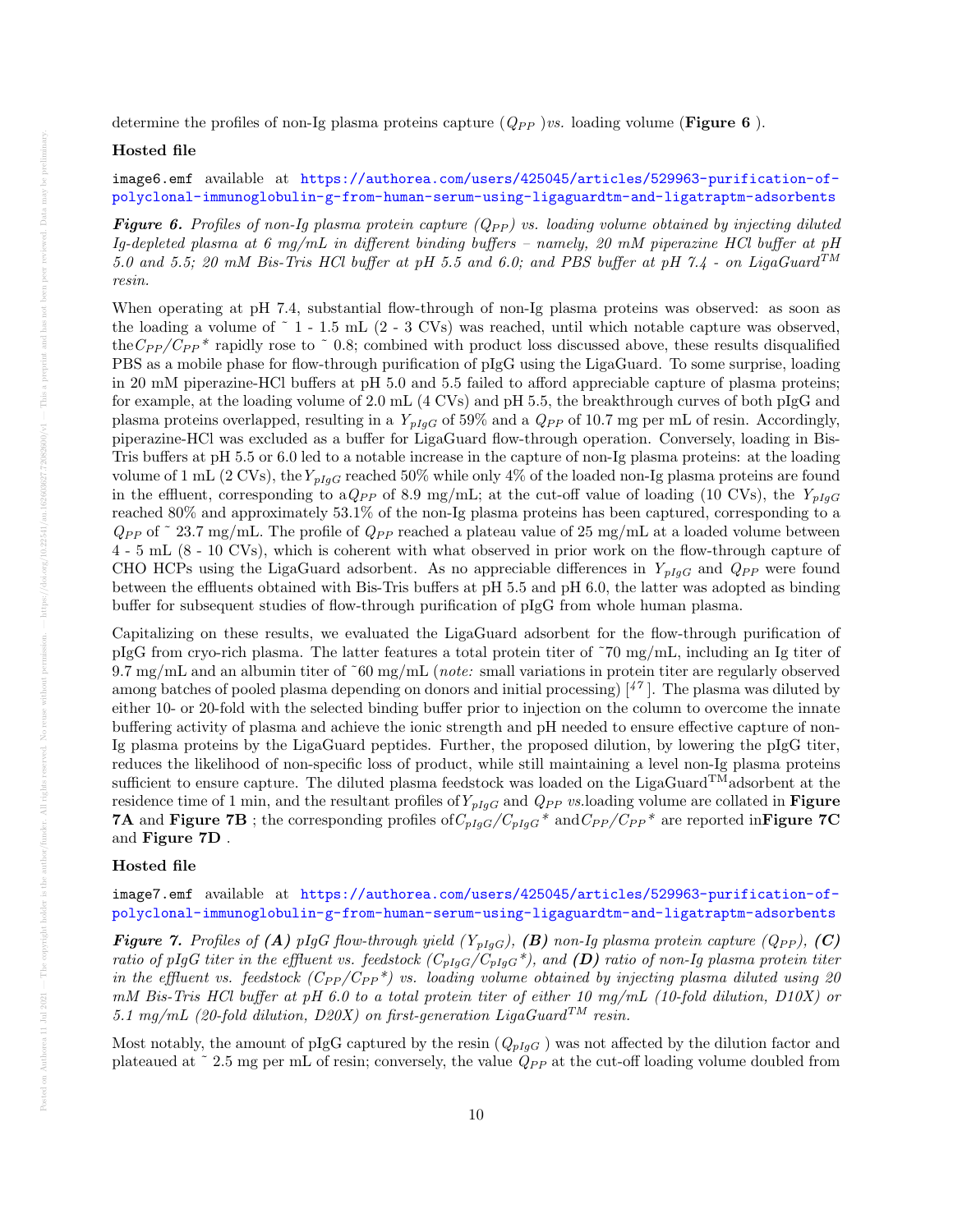25 mg/mL to 50 mg/mL by decreasing dilution of the feedstock from 20-fold to 10-fold. This translated in a global  $Y_{pIqG}$  at the load cut-off of ~76.4% and a 1.7-fold reduction of non-Ig plasma proteins from 10-fold diluted plasma, corresponding to a 0.59-fold product enrichment in the effluent (Table 2 ). The improvement in the cut-off value of product yield obtained from loading the LigaGuard<sup>TM</sup> adsorbent with plasma in lieu of pure pIgG solution ( $Y_{pIgG}$  ~ 70%) results from the presence of non-Ig plasma proteins outcompeting pIgG for binding the peptide ligands. Furthermore, the adsorbed pIgG was stripped from the column by chasing the loading with 2 CVs binding buffer, which further increased  $Y_{pIqG}$  up to 78.8% without compromising the global purity of the effluent. As shown by the electrophoretic analysis of the combined effluents in Figure 8 , product purity decreased from 46% to only 44% by adding a buffer chasing after loading the 10-fold diluted plasma, and the corresponding pIgG enrichment factor decreased slightly from 0.76 to 0.63 (Table 2 ).

| <b>Diluted</b><br>plasma<br>feedstock | $Y_{\rm pIgG}$                  | ${\rm Y}_{\rm pIgG}$                            | Reduction of<br>non-Ig<br>plasma<br>proteins | Reduction of<br>non-Ig<br>plasma<br>proteins | pIgG<br>enrichment<br>factor      | pIgG<br>enrichment<br>factor                |
|---------------------------------------|---------------------------------|-------------------------------------------------|----------------------------------------------|----------------------------------------------|-----------------------------------|---------------------------------------------|
| $10$ -fold<br>20-fold                 | Loading<br>only<br>77\%<br>58\% | $\text{Loading}$ +<br>chasing<br>80\%<br>$63\%$ | Loading<br>only<br>4.7<br>5.9                | $\text{Loading}$ +<br>chasing<br>4.9<br>5.0  | Loading<br>only<br>1.3<br>$1.0\,$ | $\text{Loading}$ +<br>chasing<br>1.0<br>1.2 |

**Table 2.** Values of  $Y_{pIgG}$ , reduction of non-Ig plasma proteins, and pIgG enrichment factor in the effluent compared to feedstock obtained by loading 5 mL (10 CVs) of diluted plasma onto LigaGuard<sup>TM</sup> adsorbent at 1 min residence time.

#### Hosted file

image8.emf available at [https://authorea.com/users/425045/articles/529963-purification-of](https://authorea.com/users/425045/articles/529963-purification-of-polyclonal-immunoglobulin-g-from-human-serum-using-ligaguardtm-and-ligatraptm-adsorbents)[polyclonal-immunoglobulin-g-from-human-serum-using-ligaguardtm-and-ligatraptm-adsorbents](https://authorea.com/users/425045/articles/529963-purification-of-polyclonal-immunoglobulin-g-from-human-serum-using-ligaguardtm-and-ligatraptm-adsorbents)

Figure 8. SDS-PAGE analysis (reducing conditions, Coomassie staining) of the chromatographic fractions obtained by purifying pIgG from diluted cryo-rich plasma using LigaGuard<sup>TM</sup> resin and 20 mM Bis-Tris HCl buffer at pH 6.0 as binding buffer. Labels: Feed D10X, 10-fold diluted plasma; FT D10X 2 CV, flow-through fraction obtained by loading 1 mL of 10-fold diluted plasma; FT D10X 6 CV, flow-through fraction obtained by loading 3 mL of 10-fold diluted plasma; FT D10X 10 CV, flow-through fraction obtained by loading 5 mL of 10-fold diluted plasma (i.e., cut-off value of loading volume); FT D10X Chased, flow-through fraction obtained by chasing the loading of 10-fold diluted plasma with the corresponding binding buffer; FT D20X 2 CV, flow-through fraction obtained by loading 1 mL of 20-fold diluted plasma; FT D20X 6 CV, flow-through fraction obtained by loading 3 mL of 20-fold diluted plasma; FT D20X 10 CV, flow-through fraction obtained by loading 5 mL of 20-fold diluted plasma (i.e., cut-off value of loading volume); FT D20X Chased, flowthrough fraction obtained by chasing the loading of 20-fold diluted plasma with the corresponding binding buffer.

With the aim of increasing both  $Y_{pIgG}$  and pIgG enrichment factor in the effluent, we modified the Liga-Guard resin by improving and expanding its multi-modal binding character: specifically, the anion exchange component was strengthened by quaternizing the amine groups displayed on the cationic residues (*i.e.*, lysine, arginine, and histidine); further binding modalities were introduced by integrating polar and thiophilic moieties. We anticipated that the combination of amine quaternization and pH 6.0 would increase the capture of non-Ig plasma proteins, which are for the most part anionic, while further reducing the capture of pIgG.

To evaluate this second-generation LigaGuard adsorbent, we repeated the flow-through studies with pure IgG and Ig-depleted plasma, while maintaining 20 mM Bis-Tris HCl buffer at pH 6.0 as the mobile phase and 1 minute residence time. The resultant profiles of  $Y_{pIgG}$  and  $Q_{PP}$  vs. loading volume are collated in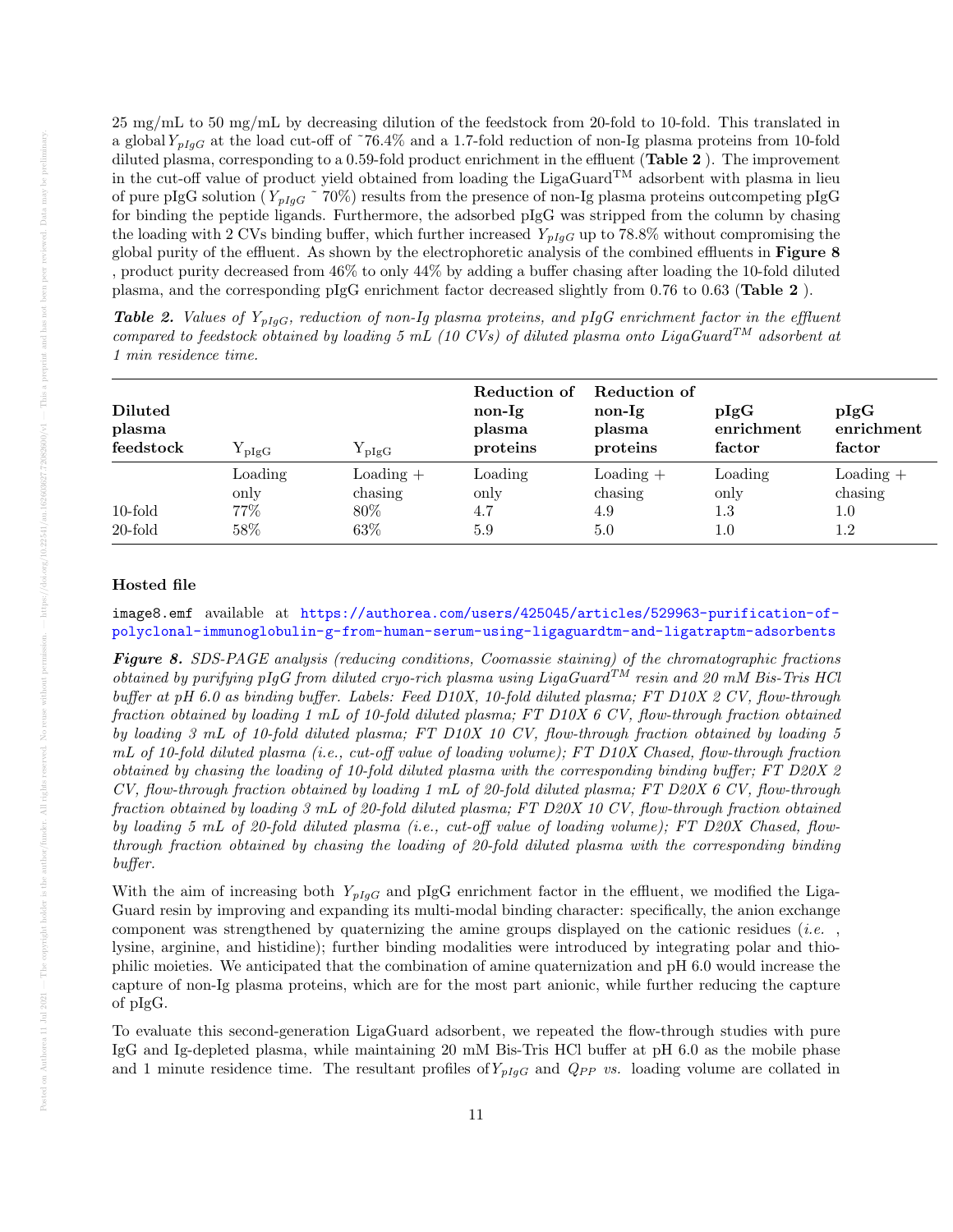**Figure 9**, while the corresponding values of  $C_{pIgG}/C_{pIgG}$ <sup>\*</sup> and $Q_{pIgG}$ , and  $C_{PP}/C_{PP}$ <sup>\*</sup> and  $Q_{PP}$  are reported in Figures S5A andS5B , respectively.

# Hosted file

image9.emf available at [https://authorea.com/users/425045/articles/529963-purification-of](https://authorea.com/users/425045/articles/529963-purification-of-polyclonal-immunoglobulin-g-from-human-serum-using-ligaguardtm-and-ligatraptm-adsorbents)[polyclonal-immunoglobulin-g-from-human-serum-using-ligaguardtm-and-ligatraptm-adsorbents](https://authorea.com/users/425045/articles/529963-purification-of-polyclonal-immunoglobulin-g-from-human-serum-using-ligaguardtm-and-ligatraptm-adsorbents)

**Figure 9.** Profiles of (A) pIgG flow-through yield  $(Y_{pIqG})$  and (B) non-Ig plasma protein capture  $(Q_{PP})$ vs. loading volume obtained by respectively injecting a solution of  $pIgG$  at 3.0 mg/mL and Ig-depleted plasma at 5.6 mg/mL in 20 mM Bis-Tris HCl buffer at pH 6.0 on second-generation LigaGuard<sup>TM</sup> resin; (C) pIgG flow-through yield  $(Y_{pIgG})$  and  $(D)$  purity  $(P_{pIgG})$  vs. loading volume, and  $(E)Q_{PP}$  vs. loading volume obtained by injecting cryo-rich plasma diluted using 20 mM Bis-Tris HCl buffer at pH 6.0 to a total protein titer of either 15 mg/mL (5-fold dilution, D5X), 7.0 mg/mL (10-fold dilution, D10X), or 3.9 mg/mL (20 fold dilution, D20X) on second-generation LigaGuard $^{TM}$  resin,  $(F)$  pIgG flow-through yield  $(Y_{pIgG})$  and (G) purity  $(P_{pIgG})$  vs. loading volume by injecting cryo-poor plasma diluted using 20 mM Bis-Tris HCl buffer at pH 6.0 to a total protein titer of 6.4 mg/mL (10-fold dilution, D10X).

The second-generation LigaGuard adsorbent provided a remarkable improvement in both product yield and capture of non-Ig plasma proteins. Notably, the  $Q_{PP}$  at the cut-off value of loading (10 CVs) grew from 24.1 mg per mL of the original LigaGuard resin to 37.6 mg/mL of second-generation LigaGuard resin; conversely, the $Q_{pIgG}$  at saturation remained unaltered at 3.8 mg/mL, translating in a  $Y_{pIgG}$  of 87.4% at the cut-off loading.

Following on these results, we proceeded with the flow-through purification of pIgG from cryo-rich plasma using the second-generation LigaGuard adsorbent. The plasma was diluted by either 5-, 10-, or 20-fold with 20 mM Bis-Tris HCl buffer at pH 6.0 and loaded on the LigaGuard<sup>TM</sup> adsorbent at the residence time of 1 min. The resulting profiles of  $Y_{pIqG}$  and  $Q_{PP}$  vs. loading volume are reported in Figure 9C and Figure **9E**; the corresponding profiles of  $C_{pIgG}/C_{pIgG}$ <sup>\*</sup> are reported in Figures S6. The loading of 20-fold diluted plasma, where the titer of pIgG (0.6 mg/mL) and non-Ig plasma proteins (3.9 mg/mL) are relatively low, resulted in efficient flow-through purification: the adsorbent became progressively saturated with plasma proteins throughout feedstock loading, while allowing pIgG to flow-through unbound. Accordingly, by the cut-off loading volume (10 CVs), the cumulative pIgG purity in the effluent reached 98.1%, as shown by the electrophoretic analysis in Figure 10A . The global yield, on the other hand, reached 25.4% only. This was imputed to the protein concentration in the feedstock being inadequate to match the higher binding capacity of the second-generation LigaGuard adsorbent: specifically, the titer of non-Ig plasma proteins was insufficient to prevent undesired capture of IgG or displace the bound pIgG molecules via the weak partitioning mechanism described in prior work  $\left[\begin{smallmatrix} 26, 27 \end{smallmatrix}\right]$ . We therefore adjusted loading conditions by reducing the dilution of the feedstock to 10-fold and 5-fold, which increased the titer of pIgG to ˜ 1.0 and 2.0 mg/mL, and non-Ig plasma proteins to ˜ 7.2 and 14.5 mg/mL, respectively.

The loading of 10-fold diluted plasma resulted in a significant increase in pIgG yield with high purity; specifically, at the loading volume of 4.0 mL (8 CVs),  $Y_{plgG}$  and  $Q_{PP}$  respectively reached ~71% and 27 mg per mL resin, corresponding to a cumulative product purity of ˜80%; beyond this point, however, a significant amount of non-Ig proteins flow through the column, lowering product purity to 62% at the loading volume of 5.5 mL. This is mirrored by the electrophoretic analysis of the effluent in Figure 10B , which shows that product purity is very high in the initial flow-through fractions (> 85% up to 5 CVs), decreases slightly to 81% during the injection of the CVs 6 and 7, during which albumin bands appear, and finally drops to 72% (CVs 8 and 9), when more plasma proteins break through. Finally, the loading of 5-fold diluted plasma showed a significant loss of product yield and purity. Upon loading 5 CVs, in fact, non-Ig plasma proteins began breaking through  $(C_{PP}/C_{PP}^*$ <sup>\*</sup> 5%) while the  $Y_{pIqG}$  was still relatively low ( $\degree$  61%); yield increased appreciably through the subsequent loading phase, although product purity dropped significantly, reaching 76% at 10 CVs. The rather early breakthrough of non-Ig plasma proteins, visible in Figure 9E , indicate the rapid saturation of the binding sites due to the high protein concentration. Collectively, these results indicate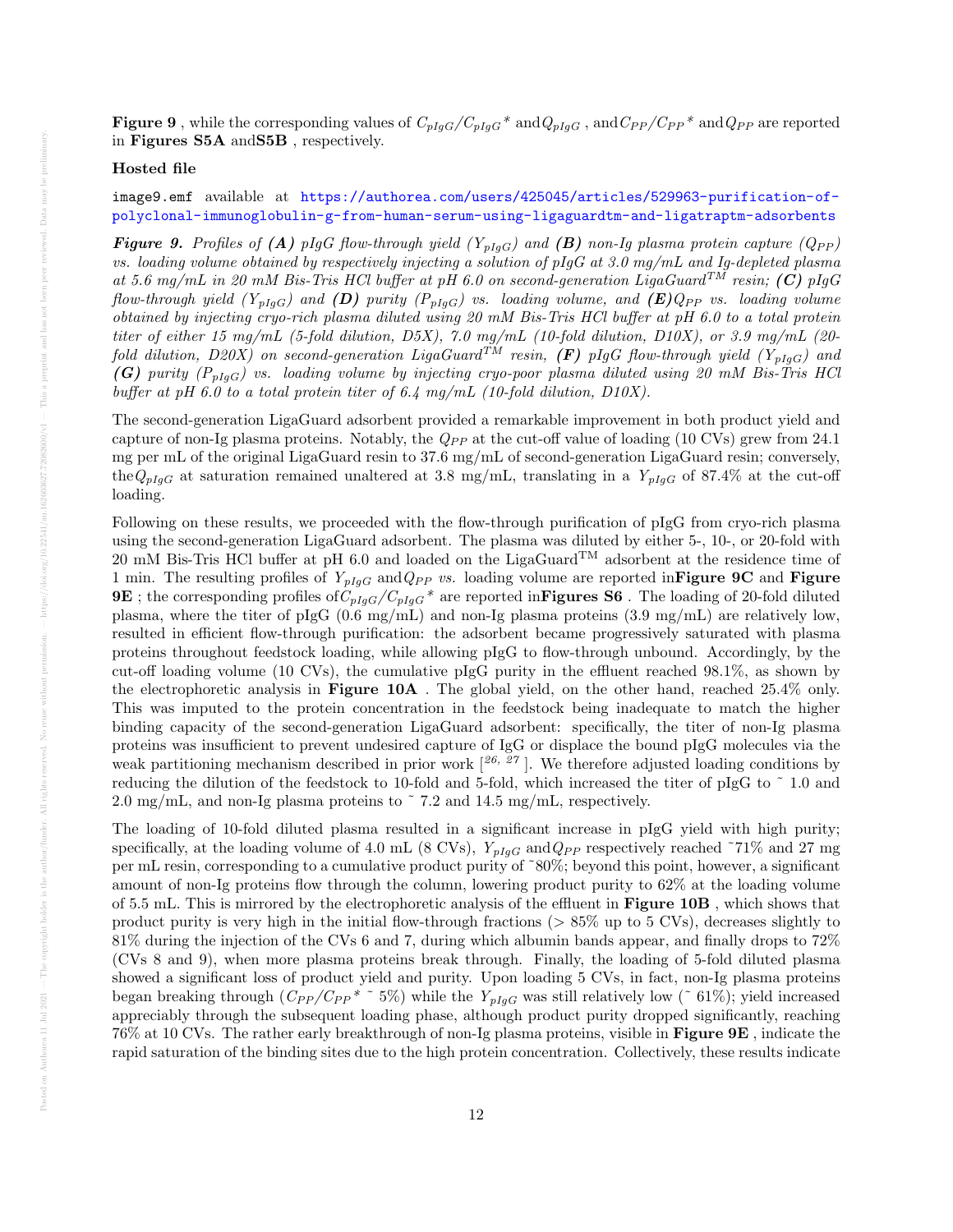that the 10-fold dilution ratio is ideal for stripping non-Ig plasma proteins using the LigaGuard adsorbent prior to, or in lieu of, affinity-based capture to improve the performance of subsequent chromatographic steps and maximize product yield and purity.

The optimized loading conditions (10-fold dilution; 20 mM Bis-Tris HCl buffer, pH 6.0; RT: 1 min) were implemented to purify pIgG from cryo-poor plasma. The resulting profiles of product yield and purityvs. loading volume reported in Figure 9F and Figure 9G (the profiles of  $C_{pIqG}/C_{pIqG}$ <sup>\*</sup> are inFigures S6) indicate a purification performance similar to that obtained with 20-fold and 10-fold diluted cryo-rich plasma. At the loading volume of 8 CVs, for example,  $Y_{pIgG}$  ~ 50% and  $P_{pIgG} > 93\%$  ( $Q_{PP} > 25.4$  mg per mL of resin) are obtained. Interestingly, the  $Y_{pIqG}$  profile features two slopes, namely ~7%/CV and ~14%/CV, respectively before and after the loading volume of 7 CVs; this value also demarcates between the collection of high-purity effluent and the breakthrough of non-Ig plasma proteins, which lower the cumulative  $P_{plgG}$ from 99% to 82% at 10 CVs (Figure 10D). The profile of  $Q_{PP}$ , in fact, shows an inflection above 10 CVs, indicating the saturation of the LigaGuard adsorbent at 30 mg/mL, coherently with prior measurements.

# Hosted file

# image10.emf available at [https://authorea.com/users/425045/articles/529963-purification-of](https://authorea.com/users/425045/articles/529963-purification-of-polyclonal-immunoglobulin-g-from-human-serum-using-ligaguardtm-and-ligatraptm-adsorbents)[polyclonal-immunoglobulin-g-from-human-serum-using-ligaguardtm-and-ligatraptm-adsorbents](https://authorea.com/users/425045/articles/529963-purification-of-polyclonal-immunoglobulin-g-from-human-serum-using-ligaguardtm-and-ligatraptm-adsorbents)

Figure 10. SDS-PAGE analysis (native conditions, Coomassie staining) of the chromatographic fractions obtained by purifying pIgG from cryo-rich plasma diluted using 20 mM Bis-Tris HCl buffer at pH 6.0 to a total protein titer of  $(A)$  15 mg/mL (5-fold dilution, D5X),  $(B)$  7.0 mg/mL (10-fold dilution, D10X),  $(C)$ 3.9 mg/mL (20-fold dilution, D20X), or (D)cryo-poor plasma diluted using 20 mM Bis-Tris HCl buffer at pH 6.0 to a total protein titer of 6.04 mg/mL (10-fold dilution, D10X). Labels: MW, molecular weight latter; hIgG, human polyclonal IgG standard; F, diluted plasma feedstock; and FTi, i-th flow-through fraction.

# 3.3. Purification of pIgG from cryo-rich plasma using a two-step process: Guard-Capture vs. Capture-Polish

In prior work, we have demonstrated the use of LigaGuard<sup>TM</sup> resin as a scrubber of process-related impurities prior to the Protein A-based affinity capture step in a process of antibody purification from CHO cell culture fluids  $[26, 27]$ . In analogy to that study, we attempted the purification of pIgG from plasma using a twocolumn process comprising a LigaGuard adsorbent that captures the non-Ig plasma proteins in flow-through followed by a LigaTrap<sup>TM</sup> adsorbent that operates in bind-and-elute mode to isolate and concentrate pIgG. The loading of diluted cryo-rich plasma was "chased" with 20 CVs of buffer C, and the pooled effluent (pIgG titer  $\degree$  0.2 mg/mL) was adjusted to pH 7.4 and loaded onto LigaTrap<sup>TM</sup> adsorbent. The "guard-capture" process conditions detailing loading, buffer composition, and residence time, along with the resulting values of  $Y_{pIqG}$  and  $P_{pIqG}$  in the fractions across the two-column process are listed in **Figure 11A**, while the electrophoretic analysis is shown in Figure 11B . Notably, the depletion of non-Ig plasma protein by the LigaGuard adsorbent enabled a remarkable increase in the purity of pIgG eluted from the LigaTrap<sup>TM</sup> adsorbent ( $P_{pIgG}$ <sup> $\sim$ </sup> 99.9%). Most importantly, the capture of albumin, the major contaminant in the affinity capture step, greatly facilitated the clearance of the residual impurities by LigaTrap<sup>TM</sup> adsorbent, thus improving its effective binding capacity and selectivity. This process design, however, suffers from limited throughput. The high concentration of non-Ig plasma protein in the feed (6.0 mg/mL) and the binding capacity of the LigaGuard adsorbent (32 mg per mL of resin), in fact, pose a limit to the volume of feedstock that can be fed into the two-column process.

# Hosted file

image11.emf available at [https://authorea.com/users/425045/articles/529963-purification-of](https://authorea.com/users/425045/articles/529963-purification-of-polyclonal-immunoglobulin-g-from-human-serum-using-ligaguardtm-and-ligatraptm-adsorbents)[polyclonal-immunoglobulin-g-from-human-serum-using-ligaguardtm-and-ligatraptm-adsorbents](https://authorea.com/users/425045/articles/529963-purification-of-polyclonal-immunoglobulin-g-from-human-serum-using-ligaguardtm-and-ligatraptm-adsorbents)

Figure 11.(A) Two-column process comprising the second-generation LigaGuard adsorbent operated in flowthrough mode followed by a LigaTrap<sup>TM</sup> adsorbent operated in bind-and-elute mode, and corresponding process (i.e., loading, composition of the buffers, and residence time) and performance  $(Y_{pIaG}$  and  $P_{pIaG})$  parameters;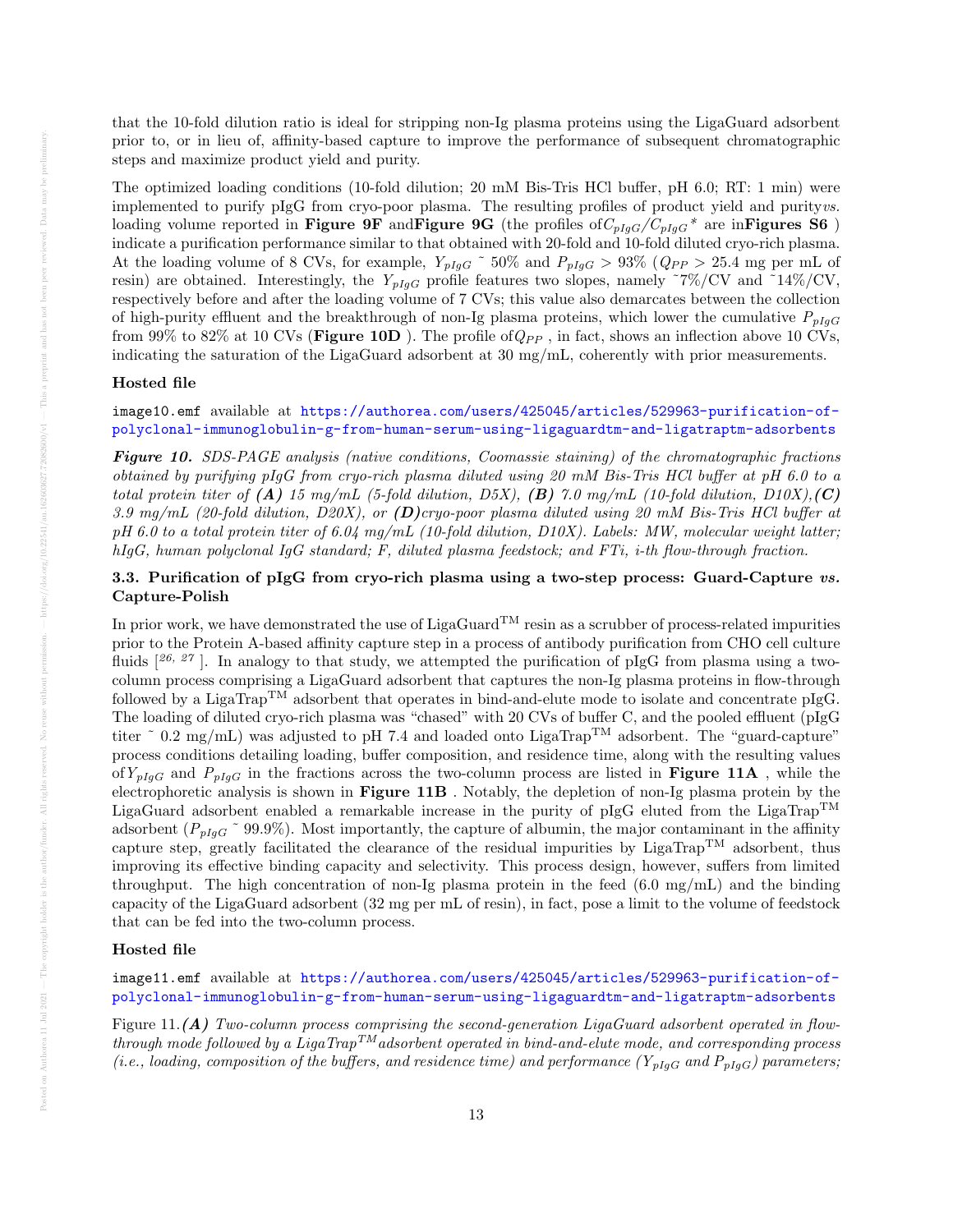(B) SDS-PAGE analysis (reducing conditions, Coomassie staining) of the chromatographic fractions obtained by purifying pIgG from cryo-rich plasma diluted 10-fold using 20 mM Bis-Tris HCl buffer at pH 6.0 via the two-column process; labels: MW, molecular weight latter; hIgG, human polyclonal IgG standard; F, diluted plasma feedstock; FT-LG, flow-through fraction from the LigaGuard adsorbent; FT-LT, flow-through fraction from the LigaTrap adsorbent; and E-LT, elution fraction from the LigaTrap adsorbent.

The global yield of the two-column process is evidently limited by the first step ( $Y_{pIgG}$  ~ 49.9%). In response to this challenge, we lowered the pH of feedstock from 6.0 to 5.5 to enhance the electrostatic repulsion between IgG and the second-generation LigaGuard adsorbent. All other process parameters were kept unaltered; the values of  $Y_{pIqG}$  and  $P_{pIqG}$  resulting from the analysis of the process fractions are shown in **Figure S7**. This process adjustment raised the global yield to 63.8%, without altering final product purity (99.7%). For reference, the values of global pIgG yield obtained by processing Ig-rich Cohn fractions via ion exchange chromatography range between 40 -  $70\%$  [16, 19, 57, 58].

In the attempt to further pIgG recovery and productivity, we proposed an alternative two-column process comprising an affinity-based capture step using  $LigaTrap^{TM}$  adsorbent in bind-and-elute mode followed by a polishing step using the LigaGuard adsorbent operating in flow-through mode. The "capture-polish" process diagram, conditions, the resulting values of  $Y_{pIqG}$  and  $P_{pIqG}$ , and electrophoretic analysis of the process fractions are reported in Figure 12 .

#### Hosted file

image12.emf available at [https://authorea.com/users/425045/articles/529963-purification-of](https://authorea.com/users/425045/articles/529963-purification-of-polyclonal-immunoglobulin-g-from-human-serum-using-ligaguardtm-and-ligatraptm-adsorbents)[polyclonal-immunoglobulin-g-from-human-serum-using-ligaguardtm-and-ligatraptm-adsorbents](https://authorea.com/users/425045/articles/529963-purification-of-polyclonal-immunoglobulin-g-from-human-serum-using-ligaguardtm-and-ligatraptm-adsorbents)

Figure 12. (A) Two-column process comprising the second-generation LigaTrap adsorbent operated in bind-and-elute mode followed by a LigaGuard<sup>TM</sup> adsorbent operated in flow-through mode, and corresponding process (i.e., loading, composition of the buffers, and residence time) and performance ( $Y_{pIgG}$  and  $P_{pIgG}$ ) parameters;(B) SDS-PAGE analysis (reducing conditions, Coomassie staining) of the chromatographic fractions obtained by purifying pIgG from cryo-rich plasma diluted 10-fold using 20 mM Bis-Tris HCl buffer at pH 6.0 via the two-column process; labels: MW, molecular weight latter; hIgG, human polyclonal IgG standard; HSA, human 6serum albumin; F, diluted plasma feedstock; FT+W-LT, flow-through and wash fraction from the LigaTrap adsorbent; FT-E, elution fraction from the LigaTrap adsorbent; FT-CIP, clean in place fraction from the LigaTrap adsorbent; and FT n-LG ( $n=1,2$  and 3), flow-through fraction n from the LigaGuard adsorbent.

Notably, preponing product capture improved substantially the global recovery  $(Y_{pIqG} \t S2.3\%)$ , while polishing still secured a high final product purity  $(P_{pIgG} \text{~} 98.8\%)$ . Furthermore, the binding capacity of the LigaTrap adsorbent (10 mg per mL of resin) enabled a 1.7-fold increase in the volume of plasma processed by the "capture-polish" compared to that enabled by the "guard-capture" using identical column volumes. On the other hand, the "capture-polish" imposes an intermediate step of buffer adjustment of the elution stream from the LigaTrap adsorbent prior to loading into the LigaGuard adsorbent, which lengthens the process and makes it less streamlined; furthermore, conducting the polishing in flow-through mode reduces the product concentration, thereby imposing a subsequent ultrafiltration step.

The performance of the two alternative process designs is summarized inTable 3 , which reports, together with product yield and purity, the corresponding values of enrichment of pIgG and the clearance of non-Ig plasma proteins in the product stream. The remarkable levels of purification achieved with the first process configuration demonstrate the potential of the proposed technology for the purification of plasma-derived therapeutics.

**Table 3.** Values of  $Y_{pIgG}$ ,  $P_{pIgG}$ , reduction of non-Ig plasma proteins, and pIgG enrichment factor in the effluent compared to feedstock obtained by loading 1 mL cryo-rich plasma onto LigaGuard<sup>TM</sup> and LigaTrap<sup>TM</sup> adsorbents at different resin sequence and loading pH.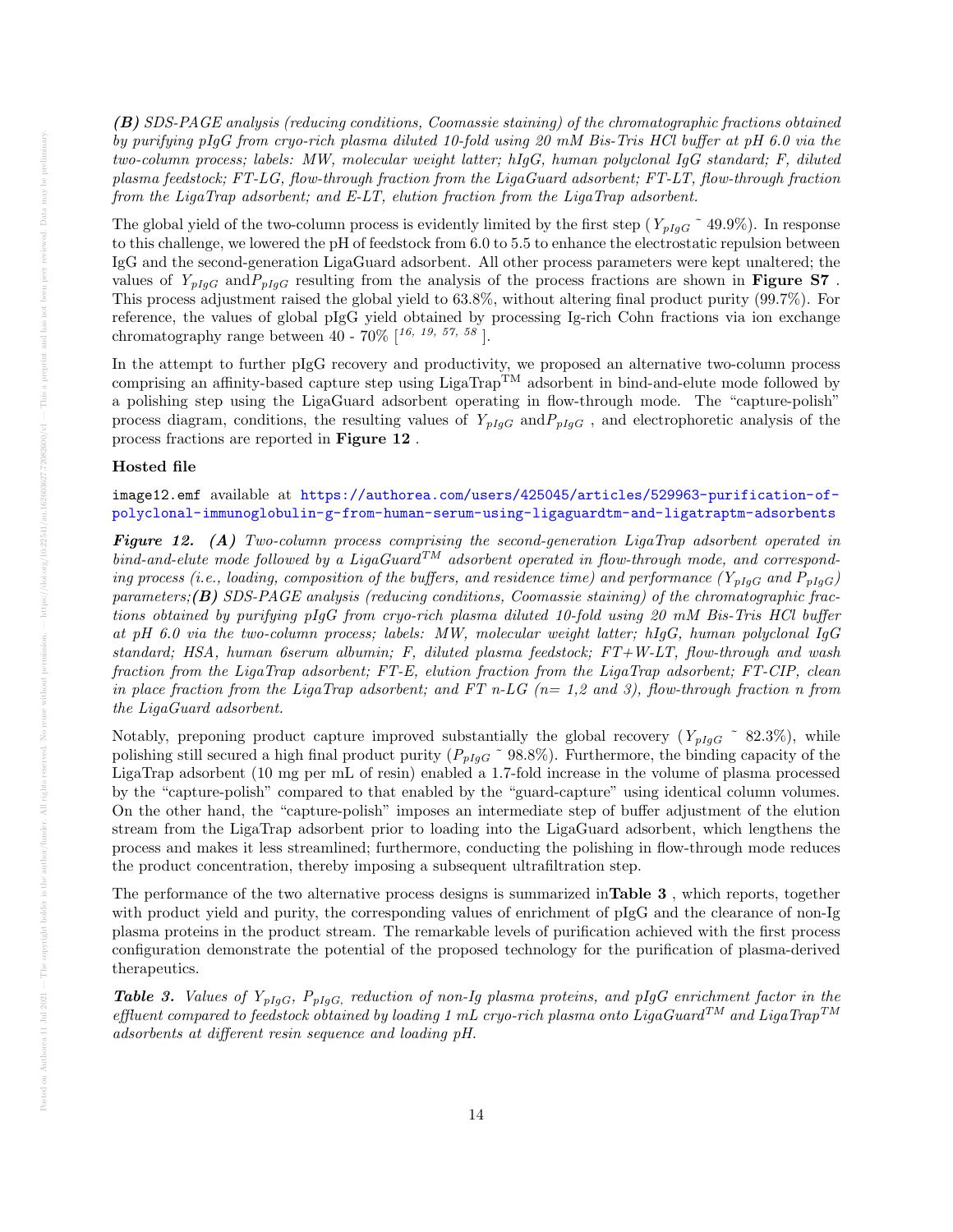| Two-<br>column<br>process | $Y_{\text{pIgG}}$ | ${\rm Y}_{\rm pIgG}$ | $P_{\text{pIgG}}$ | $P_{\text{pIgG}}$ | Reduction<br>of non-Ig<br>plasma<br>proteins | Reduction<br>of non-Ig<br>plasma<br>proteins | $pIgG$ en-<br>richment<br>factor | $pIgG \in$<br>richme<br>factor |
|---------------------------|-------------------|----------------------|-------------------|-------------------|----------------------------------------------|----------------------------------------------|----------------------------------|--------------------------------|
|                           | First<br>column   | Global               | First<br>column   | Global            | First<br>column                              | Global                                       | First<br>column                  | Global                         |
| $LG+LT$<br>(pH 5.5)       | 66.6%             | 63.8%                | 97.2%             | 99.7%             | 22                                           | 241                                          | 76                               | 870                            |
| $LG+LT$<br>(pH 6.0)       | $\degree$ 50%     | $\degree$ 50%        | 99.8%             | $>99.9\%$         | 37                                           | 366                                          | 134                              | 1362                           |
| $LT+LG$<br>(pH 6.0)       | 96.5%             | 82.3%                | 92.4%             | 98.8%             | 15                                           | 59                                           | 56                               | 230                            |

# 4. Conclusions

The biomanufacturing of IVIG via isolation of pIgG from pooled plasma has been performed for over half a century via precipitation-based fractionation with minimal alterations since its initial design by Edwin Cohn and Lawrence Oncley in the mid 40s. While greatly indebted to the Cohn-Oncley process, the community of scientists and engineers operating in the space of blood-derived proteins have defined the need to turn towards more modern forms of biomanufacturing. In this context, protein chromatography using affinity adsorbents functionalized with synthetic ligands has gained momentum owing to a series of recent studies demonstrating its potential for IVIG isolation from crude plasma. Our group has invested significantly in this field by developing peptide- and peptoid-based ligands for pIgG purification from animal – human and other mammals – sources.

The two-step chromatographic process for pIgG purification from plasma proposed in this study demonstrates significant advantages compared to Cohn-derived processes in terms of process design, throughput, and product yield and quality. Current IVIG manufacturing, which relies on plasma fractionation via cold ethanol precipitation followed by ion-exchange purification, is in fact a disconnected process that suffers from the large footprint and extended times of precipitation processes as well as the low recovery and product dilution typical of ion-exchange chromatography. Conversely, the proposed two-step process is fully integrated, and provides product yield and purity comparable - or superior - to the current standard; furthermore, by operating 50% in flow-through mode, it provides a route towards process intensification by enabling smaller footprint and continuous operation under reduced residence time. Finally, when arranged in the "capturepolish" sequence it enables high productivity, while if arranged in the "guard-capture" sequence it provides for high product concentration.

The design conditions and the results presented in this study are by no means definitive. Further adjusting the design of both adsorbents and process is much needed. Specifically, we envision improving the binding capacity and selectivity of the LigaGuard adsorbent by further adjusting ligand composition and surface density as well as pore and particle size; advancing the process by exploring in more detail the effects of composition, concentration, and pH of the buffer as well as loading rates and residence times; and introducing intermediate steps - e.g. , a tangential flow filtration - for continuous adjustment of buffer composition and protein concentration between the LigaGuard and LigaTrap adsorbents. Nonetheless, the technology proposed in this study is the core of a new technology that shows tremendous potential for a leap forward in the plasma fractionation technology for large-scale IVIG manufacturing.

Acknowledgements. The authors wish to acknowledge CSL Behring for funding this work; the authors specifically acknowledge Amy Carruthers, David Boerema, Nathan Brinkman, and Laura Keigher at CSL Behring for discussing our results and providing directions in completing this work.

Conflict of interest. The authors Michael Crapanzano (CEO, Ligatrap) and Jae Sly (CBO, LigaTrap) declare conflict of interest.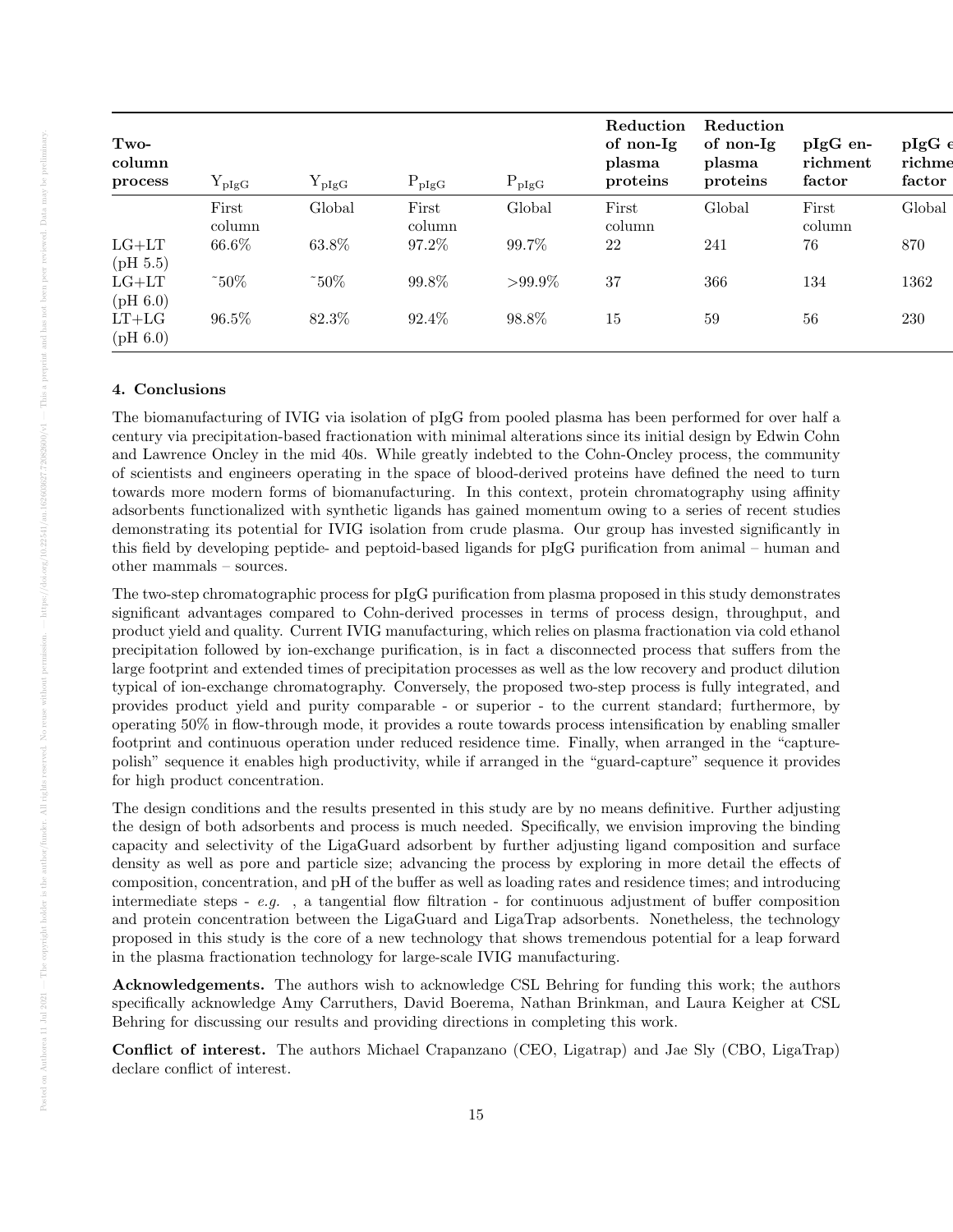# References

[1] Barahona Afonso, A. F., and João, C. M. P. (2016) The Production Processes and Biological Effects of Intravenous Immunoglobulin,Biomolecules 6 , 15-15.

[2] Durandy, A., Kaveri, S. V., Kuijpers, T. W., Basta, M., Miescher, S., Ravetch, J. V., and Rieben, R. (2009) Intravenous immunoglobulins – understanding properties and mechanisms, Clinical & Experimental Immunology 158 , 2-13.

[3] Grayzel, A., Solomon, A., Aranow, C., and Diamond, B. (1991) Antibodies elicited by pneumococcal antigens bear an anti-DNA–associated idiotype, The Journal of Clinical Investigation 87 , 842-846.

[4] Eibl, M. M. (2008) History of immunoglobulin replacement,Immunology and allergy clinics of North America 28 , 737-764, viii.

[5] Nimmerjahn, F., and Ravetch, J. V. (2008) Anti-inflammatory actions of intravenous immunoglobulin, Annual review of immunology 26 , 513-533.

[6] Conley, M. E., Dobbs, A. K., Farmer, D. M., Kilic, S., Paris, K., Grigoriadou, S., Coustan-Smith, E., Howard, V., and Campana, D. (2009) Primary B cell immunodeficiencies: comparisons and contrasts,Annual review of immunology 27 , 199-227.

[7] ElBakri, A., Nelson, P. N., and Abu Odeh, R. O. (2010) The state of antibody therapy, Human Immunology 71 , 1243-1250.

[8] Menegatti, S., Naik, A. D., Gurgel, P. V., and Carbonell, R. G. (2012) Purification of polyclonal antibodies from Cohn fraction II + III, skim milk, and whey by affinity chromatography using a hexamer peptide ligand, Journal of Separation Science 35 , 3139-3148.

[9] Hung, I. F. N., To, K. K. W., Lee, C. K., Lee, K. L., Yan, W. W., Chan, K., Chan, W. M., Ngai, C. W., Law, K. I., Chow, F. L., Liu, R., Lai, K. Y., Lau, C. C. Y., Liu, S. H., Chan, K. H., Lin, C. K., and Yuen, K. Y. (2013) Hyperimmune IV immunoglobulin treatment: a multicenter double-blind randomized controlled trial for patients with severe 2009 influenza  $A(H1N1)$  infection, *Chest 144*, 464-473.

[10] Luke, T. C., Casadevall, A., Watowich, S. J., Hoffman, S. L., Beigel, J. H., and Burgess, T. H. (2010) Hark back: passive immunotherapy for influenza and other serious infections, Critical care medicine 38 , e66-73.

[11] Klein, S. L., Pekosz, A., Park, H. S., Ursin, R. L., Shapiro, J. R., Benner, S. E., Littlefield, K., Kumar, S., Naik, H. M., Betenbaugh, M. J., Shrestha, R., Wu, A. A., Hughes, R. M., Burgess, I., Caturegli, P., Laeyendecker, O., Quinn, T. C., Sullivan, D., Shoham, S., Redd, A. D., Bloch, E. M., Casadevall, A., and Tobian, A. A. (2020) Sex, age, and hospitalization drive antibody responses in a COVID-19 convalescent plasma donor population, J Clin Invest 130 , 6141-6150.

[12] Boonyaratanakornkit, J., Morishima, C., Selke, S., Zamora, D., McGuffin, S., Shapiro, A. E., Campbell, V. L., McClurkan, C. L., Jing, L., Gross, R., Liang, J., Postnikova, E., Mazur, S., Lukin, V. V., Chaudhary, A., Das, M. K., Fink, S. L., Bryan, A., Greninger, A. L., Jerome, K. R., Holbrook, M. R., Gernsheimer, T. B., Wener, M. H., Wald, A., and Koelle, D. M. (2021) Clinical, laboratory, and temporal predictors of neutralizing antibodies against SARS-CoV-2 among COVID-19 convalescent plasma donor candidates, J Clin Invest 131 .

[13] Bonam, S. R., Kaveri, S. V., Sakuntabhai, A., Gilardin, L., and Bayry, J. (2020) Adjunct Immunotherapies for the Management of Severely Ill COVID-19 Patients, Cell reports. Medicine 1 , 100016.

[14] Menegatti, S., Bobay, B. G., Ward, K. L., Islam, T., Kish, W. S., Naik, A. D., and Carbonell, R. G. (2016) Design of protease-resistant peptide ligands for the purification of antibodies from human plasma, Journal of Chromatography A 1445 , 93-104.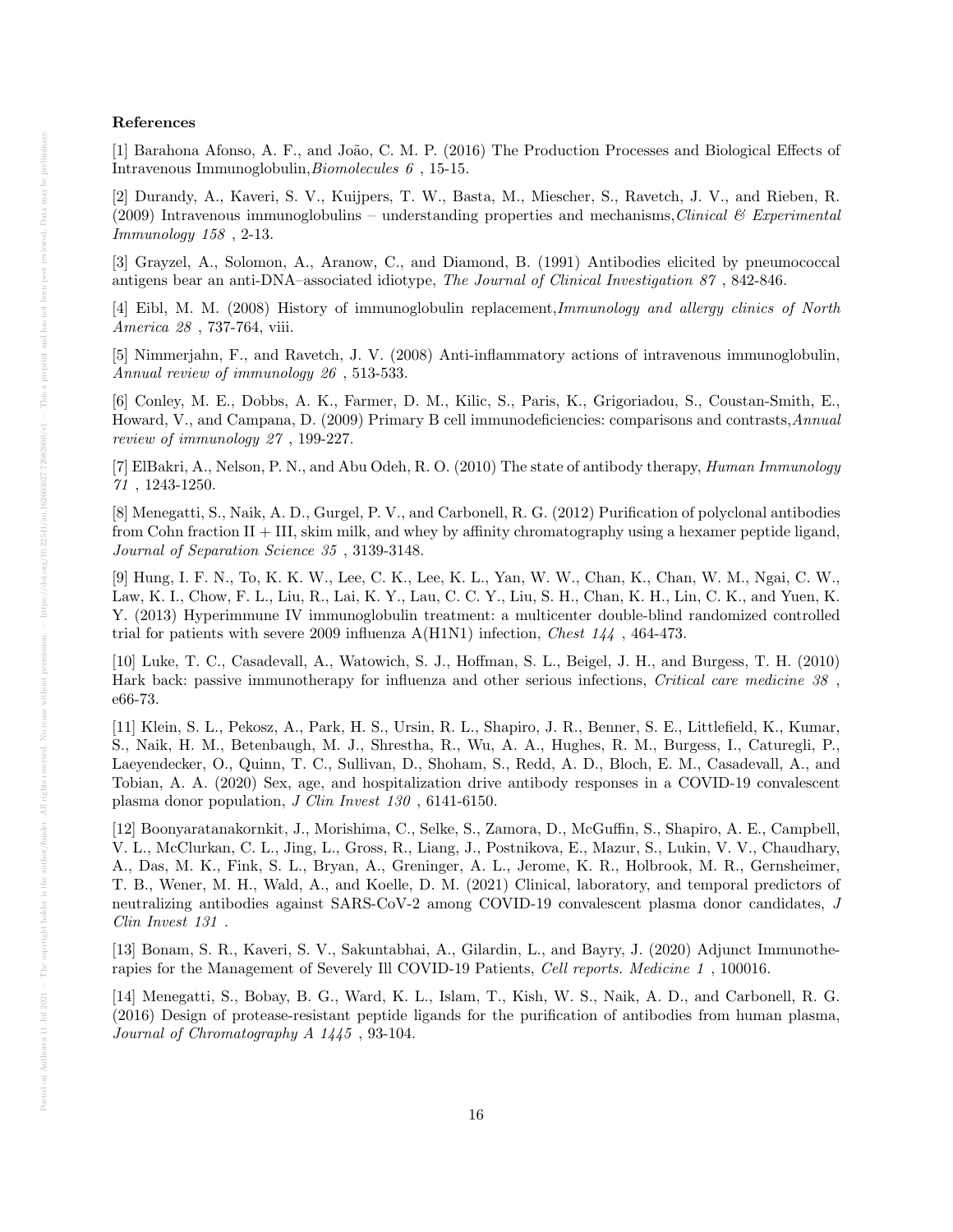[15] Cohn, E. J., Strong, L. E., Hughes, W. L., Mulford, D. J., Ashworth, J. N., Melin, M., and Taylor, H. L. (1946) Preparation and Properties of Serum and Plasma Proteins. IV. A System for the Separation into Fractions of the Protein and Lipoprotein Components of Biological Tissues and Fluids1a,b,c,d, Journal of the American Chemical Society 68 , 459-475.

[16] Oncley, J. L., Melin, M., Richert, D. A., Cameron, J. W., and Gross, P. M. (1949) The Separation of the Antibodies, Isoagglutinins, Prothrombin, Plasminogen and β1-Lipoprotein into Subfractions of Human Plasma, Journal of the American Chemical Society 71 , 541-550.

[17] Kistler, P., and Nitschmann, H. (1962) Large scale production of human plasma fractions. Eight years experience with the alcohol fractionation procedure of Nitschmann, Kistler and Lergier, Vox sanguinis 7 , 414-424.

[18] Radosevich, M., and Burnouf, T. (2010) Intravenous immunoglobulin G: trends in production methods, quality control and quality assurance, Vox sanguinis 98 , 12-28.

[19] Buchacher, A., and Iberer, G. (2006) Purification of intravenous immunoglobulin G from human plasma – aspects of yield and virus safety, Biotechnology Journal 1 , 148-163.

[20] Martin, T. D. (2006) IGIV: contents, properties, and methods of industrial production–evolving closer to a more physiologic product,*International immunopharmacology*  $6$ , 517-522.

[21] Follman, D. K., and Fahrner, R. L. (2004) Factorial screening of antibody purification processes using three chromatography steps without protein A, Journal of Chromatography A 1024 , 79-85.

[22] Hober, S., Nord, K., and Linhult, M. (2007) Protein A chromatography for antibody purification, Journal of Chromatography B 848 , 40-47.

[23] Burnouf, T. (2018) An overview of plasma fractionation,Annals of Blood .

[24] Romberg, V., Hoefferer, L., and El Menyawi, I. (2015) Effects of the manufacturing process on the anti-A isoagglutinin titers in intravenous immunoglobulin products, Transfusion 55 Suppl 2 , S105-109.

[25] Lavoie, R. A., di Fazio, A., Blackburn, R. K., Goshe, M. B., Carbonell, R. G., and Menegatti, S. (2019) Targeted Capture of Chinese Hamster Ovary Host Cell Proteins: Peptide Ligand Discovery, Int J Mol Sci 20 .

[26] Lavoie, R. A., di Fazio, A., Williams, T. I., Carbonell, R., and Menegatti, S. (2020) Targeted capture of Chinese hamster ovary host cell proteins: Peptide ligand binding by proteomic analysis, Biotechnol Bioeng 117 , 438-452.

[27] Lavoie, R. A., Chu, W., Lavoie, J. H., Hetzler, Z., Williams, T. I., Carbonell, R., and Menegatti, S. (2021) Removal of host cell proteins from cell culture fluids by weak partitioning chromatography using peptide-based adsorbents, Separation and Purification Technology 257 , 117890.

[28] Reese, H. R., Xiao, X., Shanahan, C. C., Chu, W., Van Den Driessche, G. A., Fourches, D., Carbonell, R. G., Hall, C. K., and Menegatti, S. (2020) Novel peptide ligands for antibody purification provide superior clearance of host cell protein impurities,Journal of chromatography. A 1625 , 461237.

[29] Reese, H., Bordelon, T., Shanahan, C., Crapanzano, M., Sly, J., and Menegatti, S. (2020) Novel peptoidbased adsorbents for purifying IgM and IgG from polyclonal and recombinant sources, Journal of chromatography. B, Analytical technologies in the biomedical and life sciences 1137 , 121909.

[30] Bordelon, T., Bobay, B., Murphy, A., Reese, H., Shanahan, C., Odeh, F., Broussard, A., Kormos, C., and Menegatti, S. (2019) Translating antibody-binding peptides into peptoid ligands with improved affinity and stability, Journal of chromatography. A 1602 , 284-299.

[31] Reese, H., Bordelon, T., Odeh, F., Broussard, A., Kormos, C., Murphy, A., Shanahan, C., and Menegatti, S. (2020) Purification of animal immunoglobulin G (IgG) using peptoid affinity ligands, Biotechnol Prog 36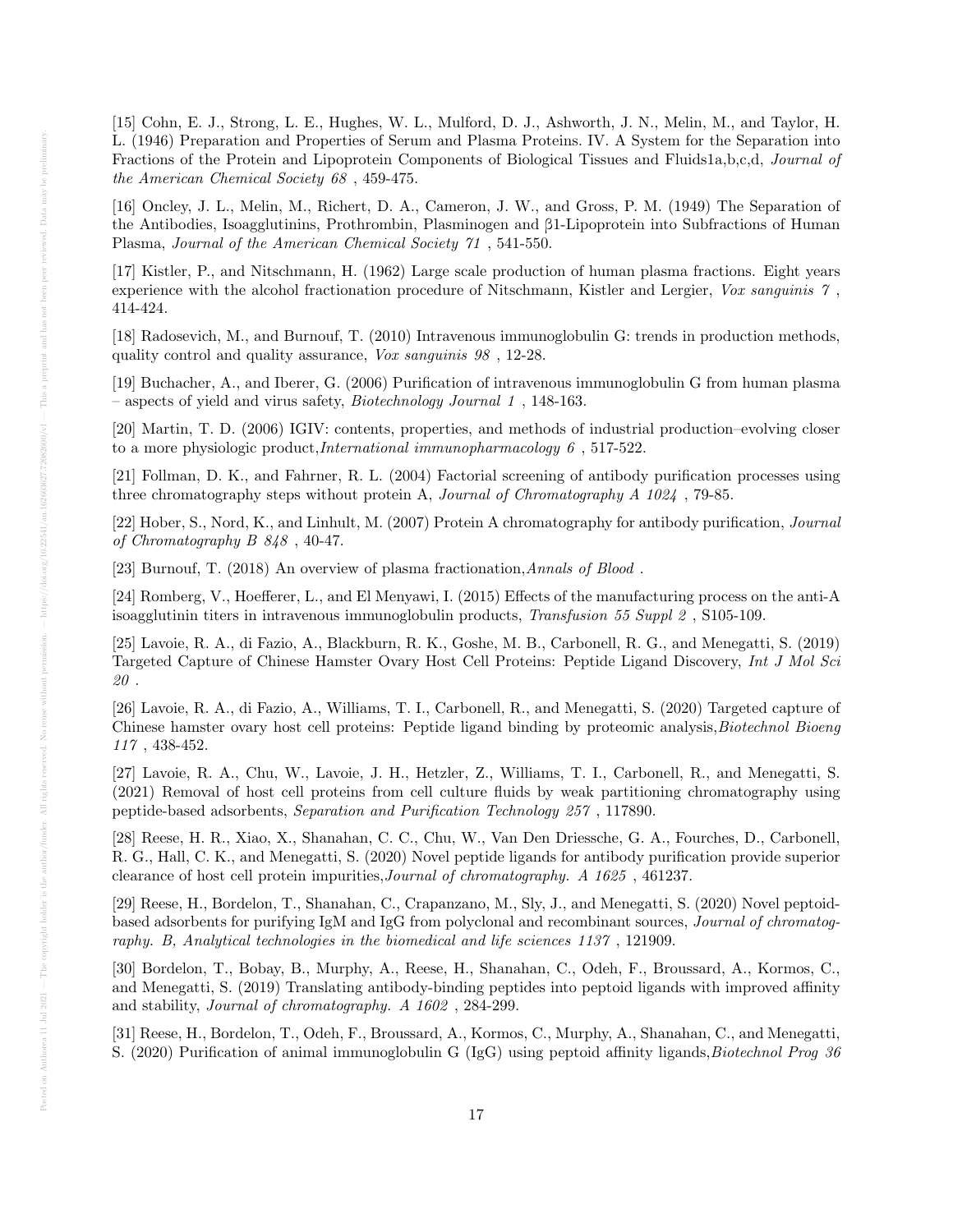, e2994.

[32] Bordelon, T., Bobay, B., Murphy, A., Reese, H., Shanahan, C., Odeh, F., Broussard, A., Kormos, C., and Menegatti, S. (2019) Translating antibody-binding peptides into peptoid ligands with improved affinity and stability, Journal of Chromatography A 1602 , 284-299.

[33] Reese, H., Bordelon, T., Odeh, F., Broussard, A., Kormos, C., Murphy, A., Shanahan, C., and Menegatti, S. Purification of animal immunoglobulin G (IgG) using peptoid affinity ligands, Biotechnology Progress  $n/a$ , e2994.

[34] Lavoie, R. A., di Fazio, A., Blackburn, R. K., Goshe, M. B., Carbonell, R. G., and Menegatti, S. (2019) Targeted Capture of Chinese Hamster Ovary Host Cell Proteins: Peptide Ligand Discovery,International Journal of Molecular Sciences 20 , 1729.

[35] Liu, Z., Gurgel, P. V., and Carbonell, R. G. (2013) Affinity chromatographic purification of human immunoglobulin a from chinese hamster ovary cell culture supernatant, Biotechnology Progress29 , 91-98.

[36] Kish, W. S., Naik, A. D., Menegatti, S., and Carbonell, R. G. (2013) Peptide-Based Affinity Adsorbents with High Binding Capacity for the Purification of Monoclonal Antibodies, *Industrial*  $\&$  Engineering Chemistry Research 52 , 8800-8811.

[37] Wang, R.-Z., Lin, D.-Q., Chu, W.-N., Zhang, Q.-L., and Yao, S.-J. (2016) New tetrapeptide ligands designed for antibody purification with biomimetic chromatography: Molecular simulation and experimental validation, Biochemical Engineering Journal 114 , 191-201.

[38] Reese, H., Bordelon, T., Shanahan, C., Crapanzano, M., Sly, J., and Menegatti, S. (2020) Novel peptoidbased adsorbents for purifying IgM and IgG from polyclonal and recombinant sources, Journal of Chromatography B 1137 , 121909.

[39] Products: Chicken IgY, In LigaTrap TECHNOLOGIES , https://www.ligatrap.com/product/chickenigy/.

[40] Luo, Y. D., Zhang, Q. L., Yuan, X. M., Shi, W., Yao, S. J., and Lin, D. Q. (2017) Selectivity evaluation and separation of human immunoglobulin G, Fab and Fc fragments with mixed-mode resins, J. Chromatogr.  $B$  1040, 105-111.

[41] Bumbaca, D., Boswell, C. A., Fielder, P. J., and Khawli, L. A. (2012) Physiochemical and biochemical factors influencing the pharmacokinetics of antibody therapeutics, AAPS J 14 , 554-558.

[42] Jin, Y., Luo, G., Oka, T., and Manabe, T. (2002) Estimation of isoelectric points of human plasma proteins employing capillary isoelectric focusing and peptide isoelectric point markers,Electrophoresis 23 , 3385-3391.

[43] Tong, H. F., Lin, D. Q., Gao, D., Yuan, X. M., and Yao, S. J. (2013) Caprylate as the albuminselective modifier to improve IgG purification with hydrophobic charge-induction chromatography, Journal of Chromatography A 1285 , 88-96.

[44] Lavoie, R. A., di Fazio, A., Carbonell, R. G., and Menegatti, S. (2019) Multiplexed Competitive Screening of One-Bead-One-Component Combinatorial Libraries Using a ClonePix 2 Colony Sorter,International journal of molecular sciences 20 , 5119.

[45] Saberi-Bosari, S., Omary, M., Lavoie, A., Prodromou, R., Day, K., Menegatti, S., and San-Miguel, A. (2019) Affordable Microfluidic Bead-Sorting Platform for Automated Selection of Porous Particles Functionalized with Bioactive Compounds, Scientific Reports9 .

[46] Lavoie, R. A., Chu, W. N., Lavoie, J. H., Hetzler, Z., Williams, T. I., Carbonell, R., and Menegatti, S. (2021) Removal of host cell proteins from cell culture fluids by weak partitioning chromatography using peptide-based adsorbents, Separation and Purification Technology 257 .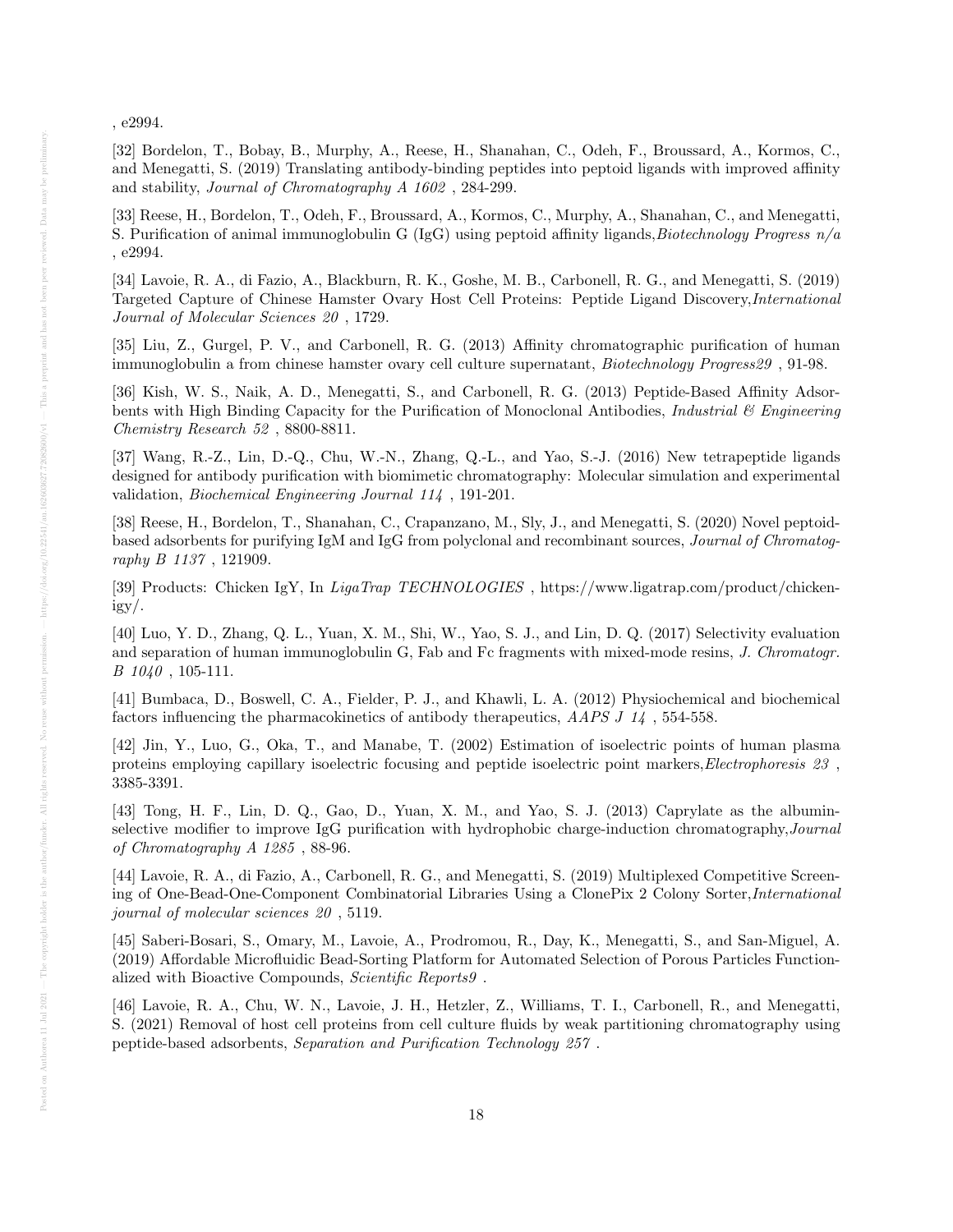[47] Gupta, A. (2019) Plasma Proteins, In Comprehensive Biochemistry for Dentistry: Textbook for Dental Students (Gupta, A., Ed.), pp 67-75, Springer Singapore, Singapore.

[48] Tait, A. S., Hogwood, C. E. M., Smales, C. M., and Bracewell, D. G. (2012) Host cell protein dynamics in the supernatant of a mAb producing CHO cell line, Biotechnol. Bioeng. 109 , 971-982.

[49] Hogwood, C. E. M., Ahmad, S. S., Tarrant, R. D., Bracewell, D. G., and Smales, C. M. (2016) An ultra scale-down approach identifies host cell protein differences across a panel of mAb producing CHO cell line variants, Biotechnology Journal 11 , 415-424.

[50] Schmitt, M. G., White, R. N., and Barnard, G. C. (2020) Development of a high cell density transient CHO platform yielding mAb titers greater than  $2 g/L$  in only 7 days, *Biotechnology Progress36*, e3047.

[51] Peptide Calculator, https://www.bachem.com/knowledge-center/peptide-calculator/, Bachem.

[52] Vlasova, I. M., and Saletsky, A. M. (2009) Study of the denaturation of human serum albumin by sodium dodecyl sulfate using the intrinsic fluorescence of albumin, *Journal of Applied Spectroscopy* 76, 536-541.

[53] Purtell, J. N., Pesce, A. J., Clyne, D. H., Miller, W. C., Pollak, V. E., Bramlage, R., Snider, T., and Vitale, P. (1979) Isoelectric point of albumin: Effect on renal handling of albumin, Kidney International 16 , 366-376.

[54] Gaevskaia, V. A., and Azhitskiı̆, G. (1978) [Isoelectric fractions of healthy human serum albumin and their ability to bind bilirubin], Ukrainskii biokhimicheskii zhurnal (1978)50 , 735-738.

[55] Ejima, D., Tsumoto, K., Fukada, H., Yumioka, R., Nagase, K., Arakawa, T., and Philo, J. S. (2007) Effects of acid exposure on the conformation, stability, and aggregation of monoclonal antibodies,Proteins 66 , 954-962.

[56] Wang, W., Singh, S., Zeng, D. L., King, K., and Nema, S. (2007) Antibody Structure, Instability, and Formulation, Journal of Pharmaceutical Sciences 96 , 1-26.

[57] Kistler, P., and Nitschmann, H. (1962) Large Scale Production of Human Plasma Fractions, Vox sanguinis 7 , 414-424.

[58] Laursen, I., Teisner, B. (1999) PROCESS FOR PRODUCING IMMUNOGLOBULINS FOR INTRA-VENOUS ADMINISTRATION AND OTHER IMMUNOGLOBULIN PRODUCTS.

[59] Cohn, E. J., Oncley, J. L., Strong, L. E., Hughes, W. L., and Armstrong, S. H. (1944) Chemical, clinical, and immunological studies on the products of human plasma fractionation. I. The characterization of the protein fractions of human plasma, J. Clin. Invest.23 , 417-432.

[60] Sparrow, R. L., Greening, D. W., and Simpson, R. J. (2011) A protocol for the preparation of cryoprecipitate and cryodepleted plasma,Methods in molecular biology (Clifton, N.J.) 728 , 259-265.

[61] Liu, Z., Gurgel, P. V., and Carbonell, R. G. (2012) Purification of human immunoglobulins A, G and M from Cohn fraction II/III by small peptide affinity chromatography, Journal of Chromatography A 1262 , 169-179.

[62] Marucco, A., Fenoglio, I., Turci, F., Fubini, B., and Iop. (2013) Interaction of fibrinogen and albumin with titanium dioxide nanoparticles of different crystalline phases, In Nanosafe 2012: International Conferences on Safe Production and Use of Nanomaterials .

[63] Cryoprecipitate (Blood Component), Medscape, https://reference.medscape.com/drug/cryocryoprecipitate-999498#10.

[64] Coagulation factor VIII, DRUGBANK, https://go.drugbank.com/polypeptides/P00451.

[65] Fulcher, C. A., Ruggeri, Z. M., and Zimmerman, T. S. (1983) Isoelectric Focusing of Human von Willebrand Factor in Urea-Agarose Gels, Blood 61 , 304-310.